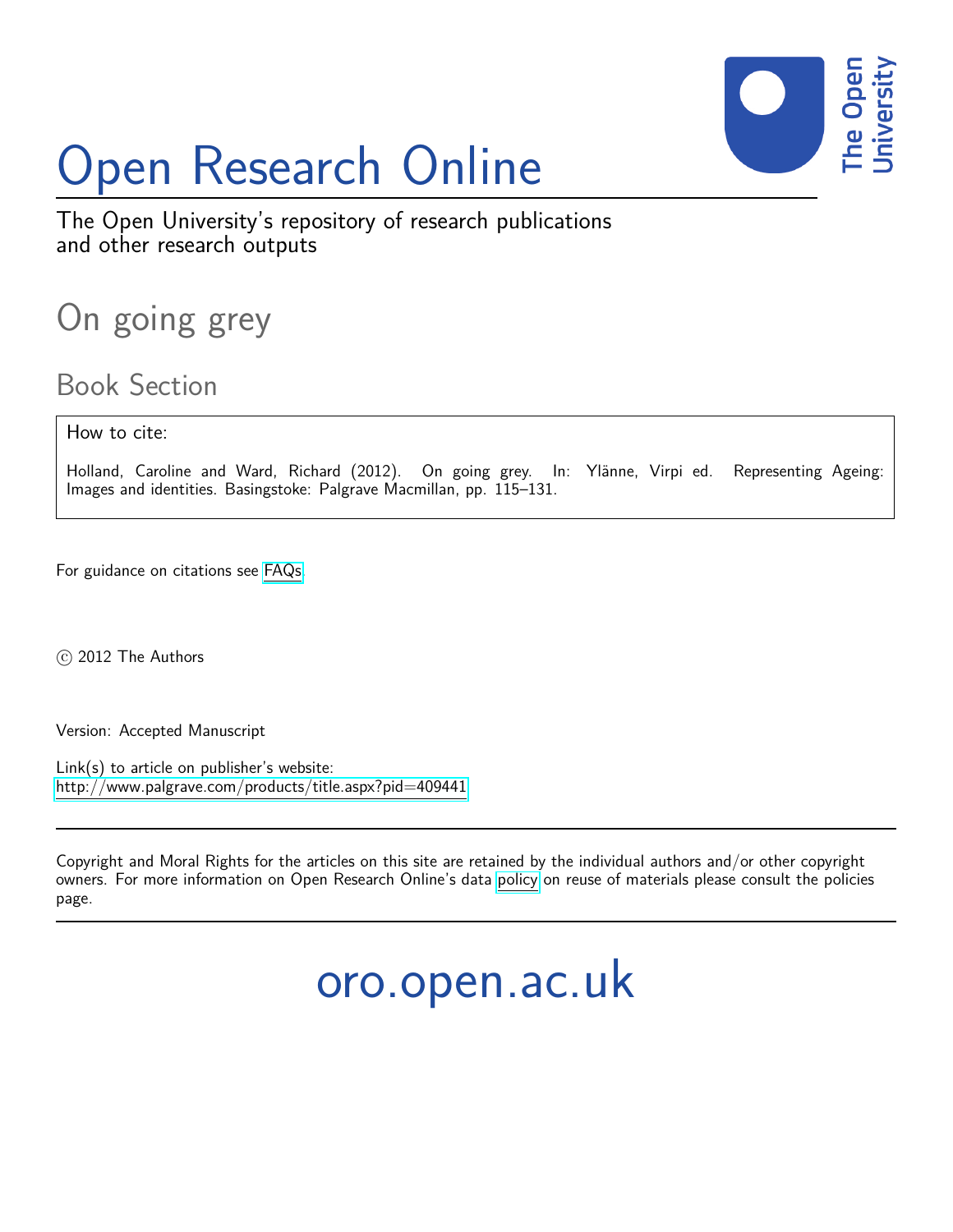# **On going grey**

#### Caroline Holland and Richard Ward

#### *Introduction*

Greying hair is one of the definitive physical markers of advancing years. Indeed the phrase 'going grey' is common metaphor for ageing itself: while efforts to soften or lessen the visibility of grey, such as the blue rinse, have in the past served as a symbol in the stereotyping of older people. The process of greying, from the discovery of the first few grey hairs, through the 'salt and pepper' stage and on to fully grey or white hair is gradual and commonly takes place over many years. Yet going grey is often presented as a socially and personally significant 'moment', cast in advertising and other cultural representations of ageing as a threshold or a point of transition. We are spurred to act at the sight of grey and the way we respond often serves as an indicator of the meanings that we attach to later life and the extent to which we accept or resist dominant constructs of greying.

In this chapter we consider how media images of hair and discourses on the appearance, condition, length and colour of hair contribute to the normalisation of particular attitudes to the appearance, particularly of older women, with whom the main focus of the following discussion lies. Older men are not immune to discourses on grey-ness, but here the messages have long been more ambiguous, and have included notions of 'maturity' and 'distinction' alongside negative connotations of ageing: 'the glory of young men their strength: and the beauty of old men the gray head' (Proverbs 20:29). Our discussion includes consideration of the commonplace construct of greying as transition; a point of entry to a stage in the life course that is implicitly unwanted and where the language of resistance, fighting and even war is deployed in support of rejecting old age. Coupland (2003; 2007) has also referred to this discourse in relation to anti-ageing skin care advertising. In particular, we are interested in the role played by grey hair in what Bytheway and Johnson (1998) have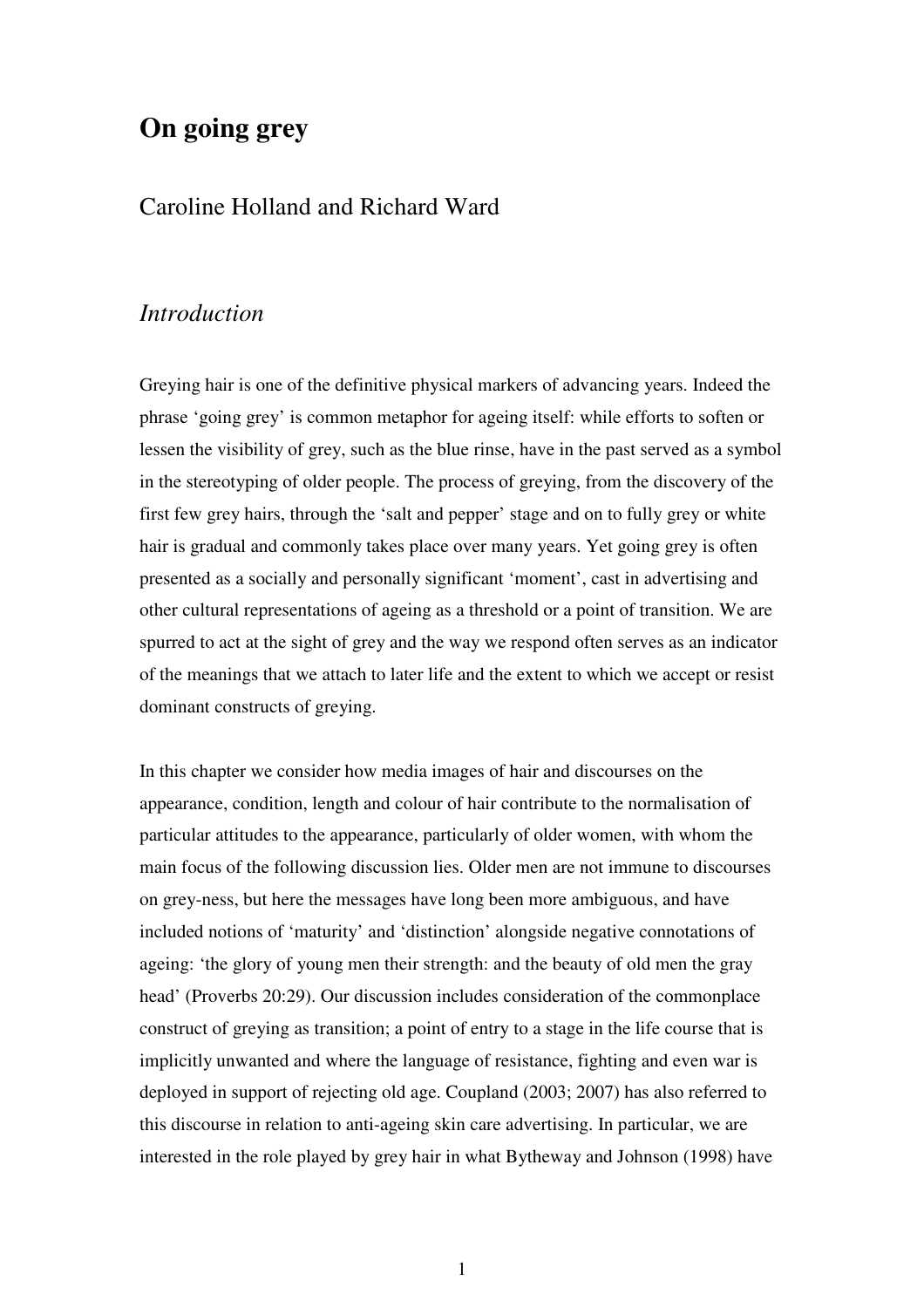described as 'the sight of age' and its often anticipated potential as a trigger for age discrimination (Bytheway 2005). Hence we explore how these constructs of greying are received and negotiated in the course of everyday living and what influence, if any, they have upon routines of hair care and management and the uptake of hairdressing services for people as they age. While such a preoccupation may at first seem trivial and even perhaps an unnecessary distraction from the more serious challenges sometimes associated with ageing, data from our research have shown that appearance plays a crucial role in the politics of ageing and is a focus in many types of discriminatory experience related to age (Bytheway, Ward, Holland and Peace 2007, Symonds and Holland 2008, Ward, Jones, Hughes, Humberstone and Pearson 2008).

In the following discussion we consider attitudes to ageing hair and what different approaches to dealing with it say about attitudes to ageing in general. We draw on data from a preliminary empirical study that arose from a wider investigation of age discrimination in the UK: the 'Research on Age Discrimination' (RoAD) project<sup>i</sup>. This involved recruiting older people as trained and paid co-researchers (Bytheway et al, 2007). The primary aim of the RoAD project was to uncover evidence of age discrimination based upon accounts contributed in various forms by older people. We discuss the project and the methods used in greater detail later in this chapter. Data produced in this process allows us to consider the subjective responses to and interpretations of discriminatory experiences which included those that focused upon the older body and appearance. We also draw on recent media representations of approaches to 'ageing hair' - in UK magazines, TV, and advertising.

### *The body, image, and identity*

Our discussion of the dilemmas revealed by these preliminary investigations is positioned with the literatures of cultural gerontology and sociology in relation to image, identity and the ageing body. We argue that the gulf between media images of 'good' hair and older people's own self-image is mediated by cultural attitudes to ageing and shared discourses of age appropriate appearance and behaviour. Featherstone and Wernick (1995) point out that older people rarely have control over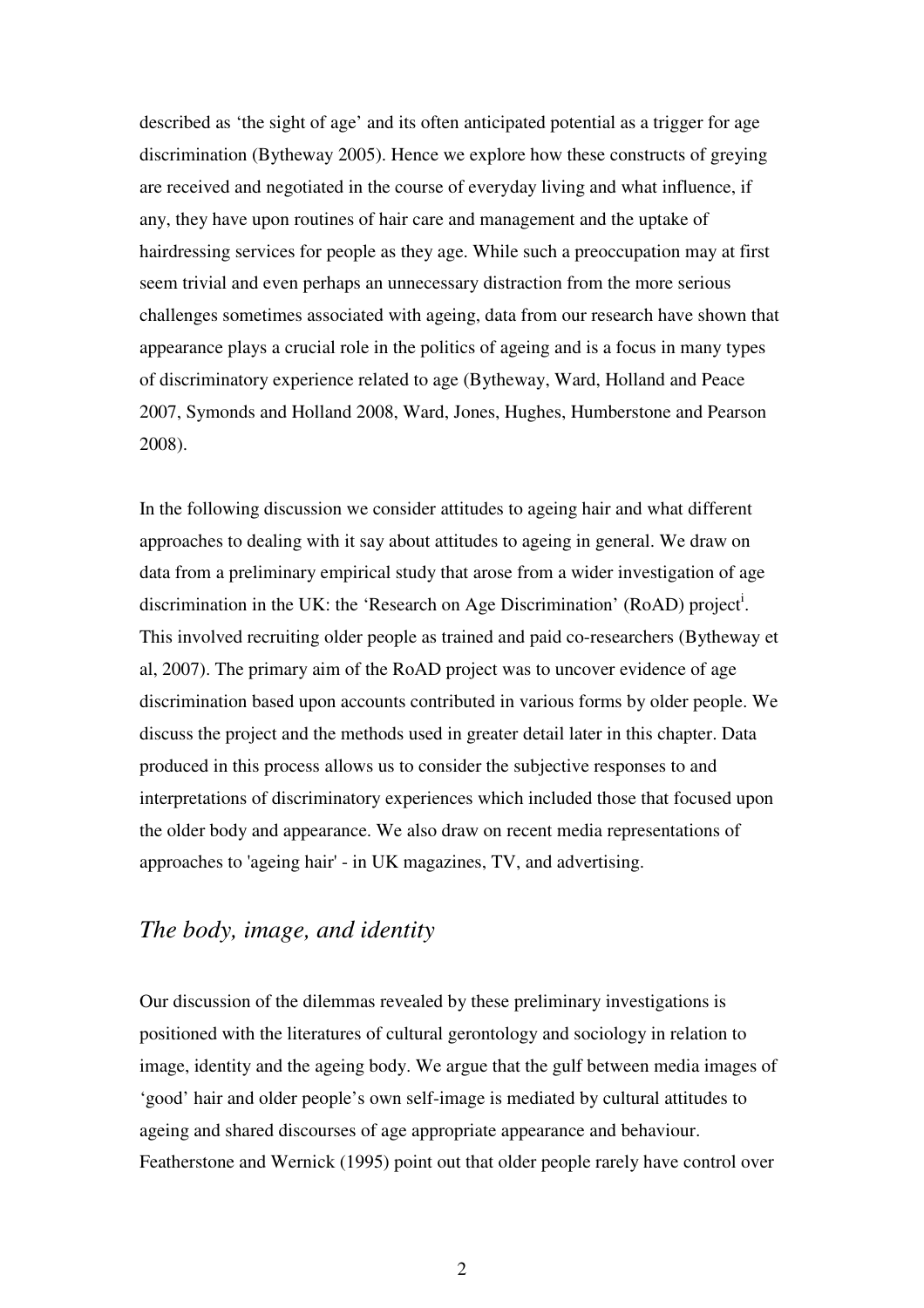the representation of later life, with the imagery of ageing often focused upon the body, highlighting bodily characteristics that mark older people out as different. By portraying older bodies as visibly less competent and less controlled (leaky, dishevelled, unclean) such portrayals can invoke responses of disgust or pity. This imagery underpins processes of discrimination and the stereotyping of old age. Conversely, positive portrayals of older people in the media tend to present the protagonists as looking younger than their age - and therefore distanced from real ageing.

The RoAD data highlighted that it is important not to conflate the (normative) popular and consumer culture images with personalised meanings attached to outward appearance in later life (Oberg 2003). However, grey hair can shape our social experiences because of how others respond to the sight of it. Often, as Bytheway and Johnson point out, the appearance of an older person is deconstructed, using a 'vocabulary of ageism ('grey', 'wrinkled')' and it is 'when this vocabulary is used to disaggregate the image, to isolate the various symbolic elements, that we are able to recognise the image of age' (p.248, 1998). Yet, little is known about how older people respond to these images or how they mediate everyday living.

Hair is undoubtedly important in terms of such imagery, underlining the representational role of the body, but it also has particular resonance in relation to the performativity of age. Our routine activities of grooming and self-presentation can serve to uphold gendered norms, and speak of income and class while positioning us culturally (Bourdieu 1984). The selling of hair and beauty products invokes identities and lifestyles as vehicles for marketing in what has traditionally been a highly gendered industry. Thus, Benwell and Stokoe (2006) note that hairstyling products are presented through advertising as acting upon the disembodied parts of passive female consumers.

At the same time hair is 'of the body', playing an important part in the embodied experience of ageing. With age, hair changes in colour and consistency, and can become more difficult to manage. To maintain a controlled appearance it may need to be tended regularly. Where the ageing of the body also involves the onset of limiting conditions such as arthritis, maintaining control over the hair can become a problem -

3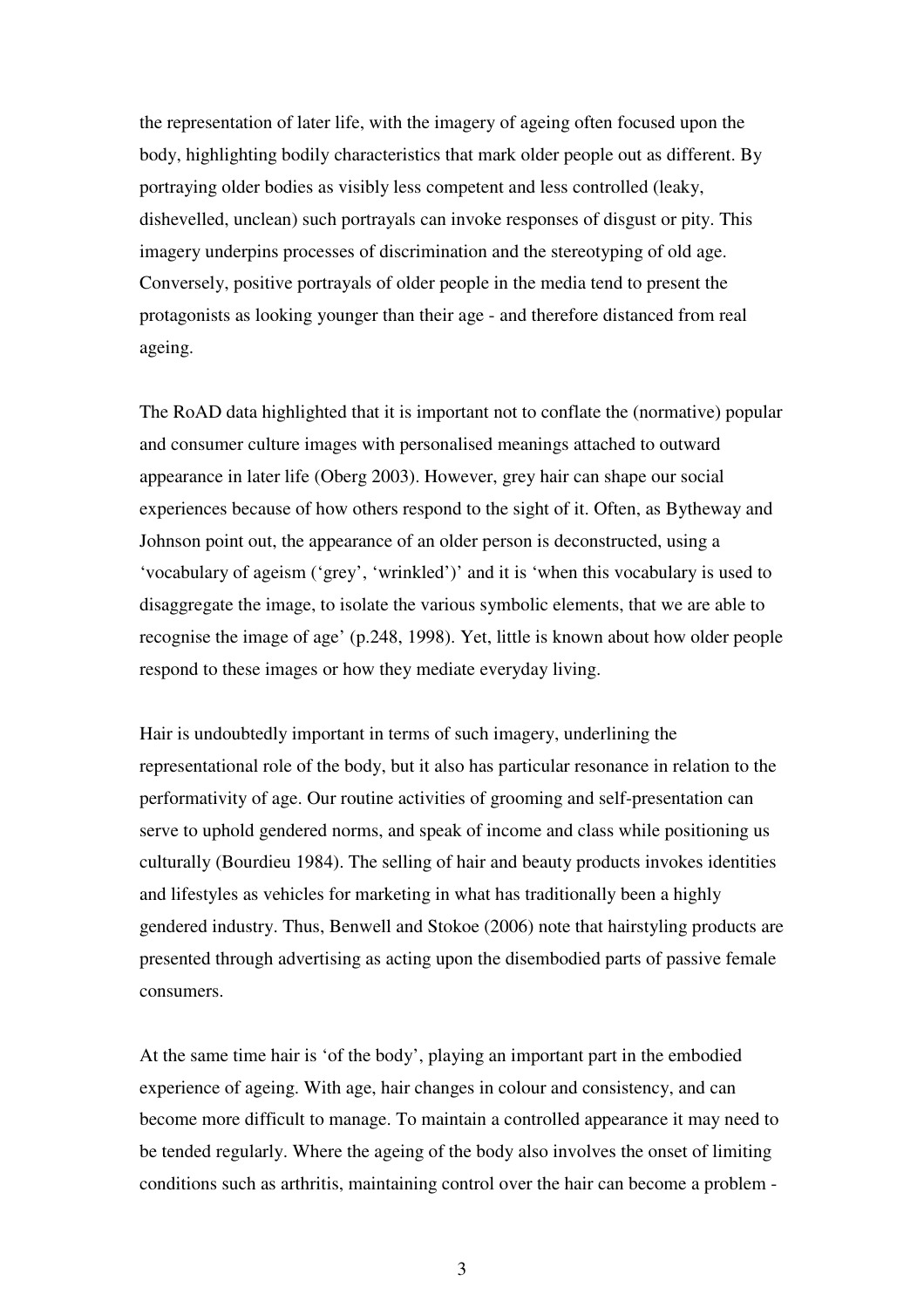for many people, this means recourse to hairdressing as well as, or instead of, selfmanagement (Twigg 2006).

#### *Representations in media and advertising*

In contrast to those images of great(er) old age which have been used to elicit sympathy and action on behalf of older people, positive media depictions of maturity in hair product advertising tend to lean on images of people (especially women, and often very well-known women) in late middle age to early old age.

[photo 1 - A UK 'Women's Magazine']

In the first quarter of 2010 we selected and periodically scanned a range of accessible visual media in the UK - TV and poster advertisements, advertisements and articles in magazines for mid-life and older women (as opposed to those aimed at very young women) and websites relating to 'health, hair and appearance', some of which were connected to established print newspapers and magazines) and publications targeted at those in the hairdressing industry. Our searches revealed that magazine articles, while often mentioning individuality, tend to promote similar solutions to ageing hair in terms of styling and colouring. This was reflected in the comments of RoAD respondents, for example by one diarist who discussed with a RoAD fieldworker the advice in a newspaper's Sunday Style supplement to 'cut grey hair short'. She recalled her own past experiences, while she had been employed as a supply teacher and still wore her grey hair long, of being called 'a witch' by young boys.

In recent years popular media, have begun to reflect the notion that 'ageing is changing' – people, women especially – are looking younger for longer, and women should have the courage to retain their individuality and personal style rather than conceding to the calendar (e.g. Turner, 2010).

[photo 2 – A mature worker who has chosen to keep her long hair after greying]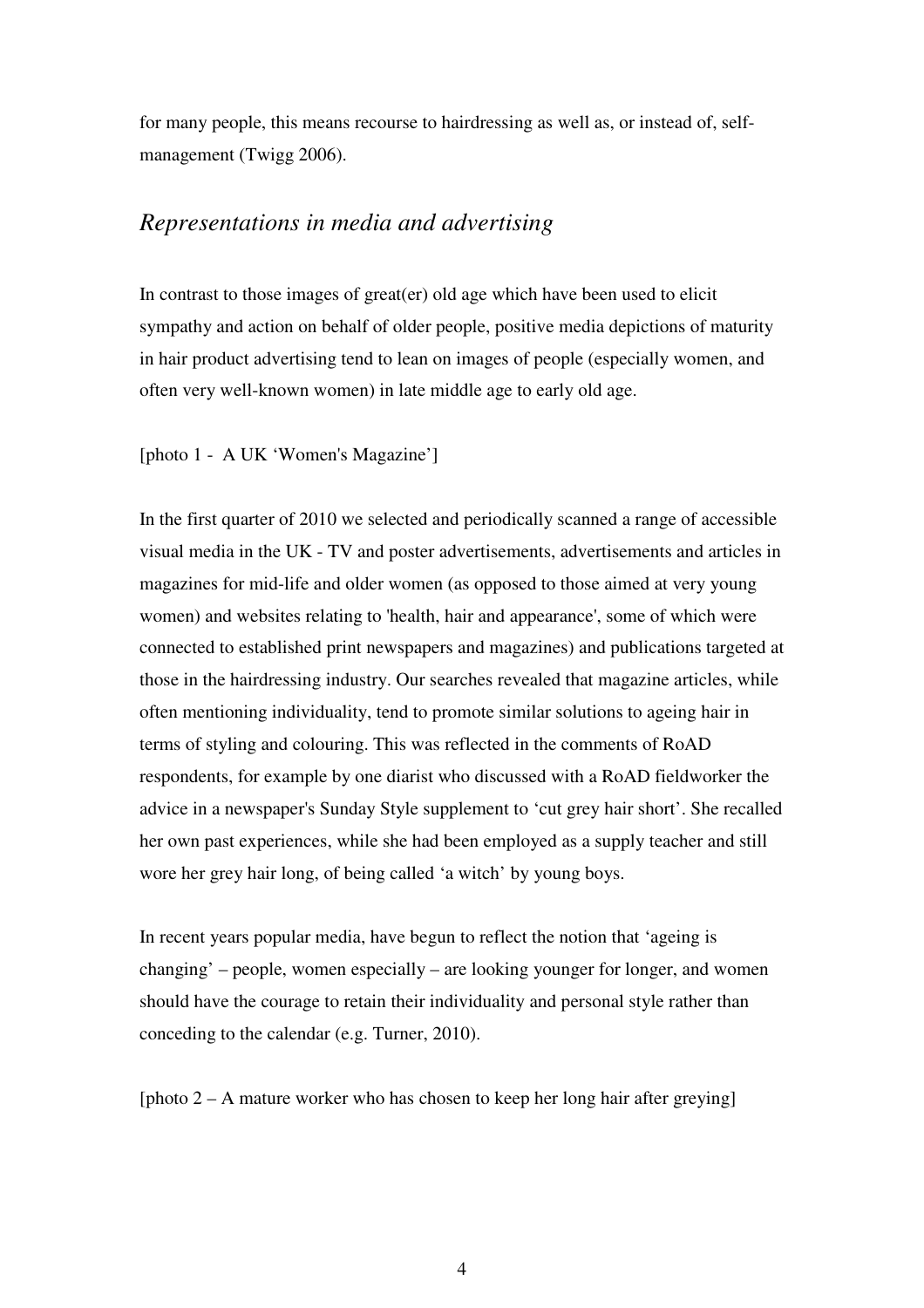Yet the issue of grey hair continues to raise the spectre of embodied and obvious ageing, even during a brief period in 2010 when fashionable young women were streaking their hair with grey:

*Fashionistas desperate for something new and bold, and whose colour palette is nearly exhausted, have faded to grey in what they are calling "granny chic"*…*.. The appearance of a silvery streak on a famous woman's head used to scandalise observers of celebrities. When actress Nicole Kidman let her grey shine through in 2008, at the premiere of her film Australia, the story went around the world, with one commentator accusing her of breaking the "last taboo". Jennifer Aniston declared in 2007 that she sobbed when she found her first grey hair*…*.Grey hair is in - but not if it's down to ageing: Salon demand surges for 'skunk streaks' and 'steel' dye, but it's a trend only for the young.* 

(McVeigh, 2010, in *The Observer*)

The message seems to be that a woman can 'be who she wants to be', as long that is, as she wants to be clearly as young and attractive as possible. For instance, Gerike (1990) has argued that dyeing hair is as a form of 'passing' which allows women to retain an association with a group that enjoys greater privilege and prestige.

[photo 3 - A display of hair products in a UK chain store]

However these considerations do not exclusively concern women. An anti-age doctrine newly extended to men has made its appearance in the UK, in dubbed adverts for products such as *Just for Men.* Here discourses of mid-life decline, have become integral to the advertising of male grooming products (see Gullette 1997). The appearance of ageing is presented as problematic to hegemonic masculinity, albeit in a manner intended to avoid any charge of narcissism, with solutions presented in the language of discretion, privacy, and 'undercover' action:

*Specifically for men this is a better way to fight grey, taking it* '*undercover*' *as much or as little as you like*… *and ensuring a natural and low maintenance result*… *Colour Camo is a discreet procedure that takes place over the wash basin in a private area of*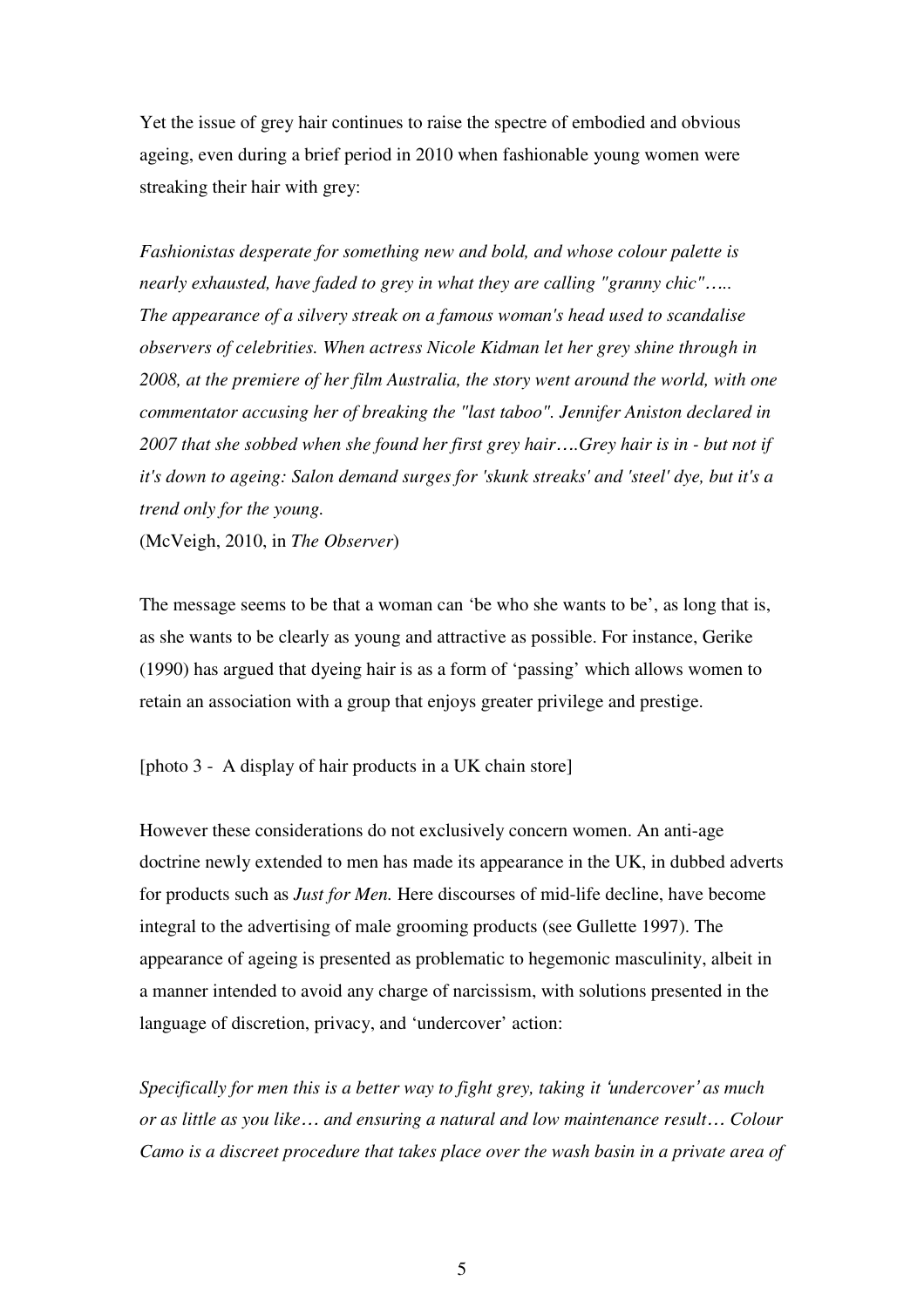*the store and simply looks to others as if you are having a hair wash and scalp massage.* (Jacks of London, men's barbers, http://www.jacksoflondon.com)

We argue that the heterogeneous nature of later life means that older women and men receive such images and messages about the acceptability of different types of image in different ways. The population aged over 60 includes at least two generations and several cohorts with differing experiences and expectations, in addition to differences in wealth and class, cultural background, gender and sexuality, and all of these factors have an impact on how people receive messages about age and appearance, which can be at best ambiguous, and at worst demoralising.

# *The sight of age: greying as a threshold*

Hurd Clarke and Griffin (2008) discovered in their research with older women in Canada that 'beauty work', including hair dyeing, was often cast as a response to everyday experiences of ageism and in particular the anticipation and experience of social invisibility which is tied to the acquisition of outward signs of ageing. Hurd Clarke and Korotchenko (2010) described how even women who had at a younger age begun to dye their hair for reason of fashion acknowledged a point where the intention was masking of grey hair and ageing. The sight of age can provide a vehicle for the expression of ageism. In the media, efforts to engage consumers and/or readers sometimes use ageism as a framework to construct the meanings of grey hair. For instance, one Mail Online journalist chronicled over a number of months her transition to grey commenting 'Grey hair makes you invisible. People barge into you on the streets'. Her report begins with her waking from 'a nightmare' in which: "... I turned to look into the window of Zara [a high street clothing chain store] and caught my reflection. It had to be my reflection because unless the little old lady on her Zimmer frame, stooped and shuffling, short grey hair coiled like icing on a wedding cake, had stolen my clothes and shopping bags when I wasn't looking, that little old lady was me."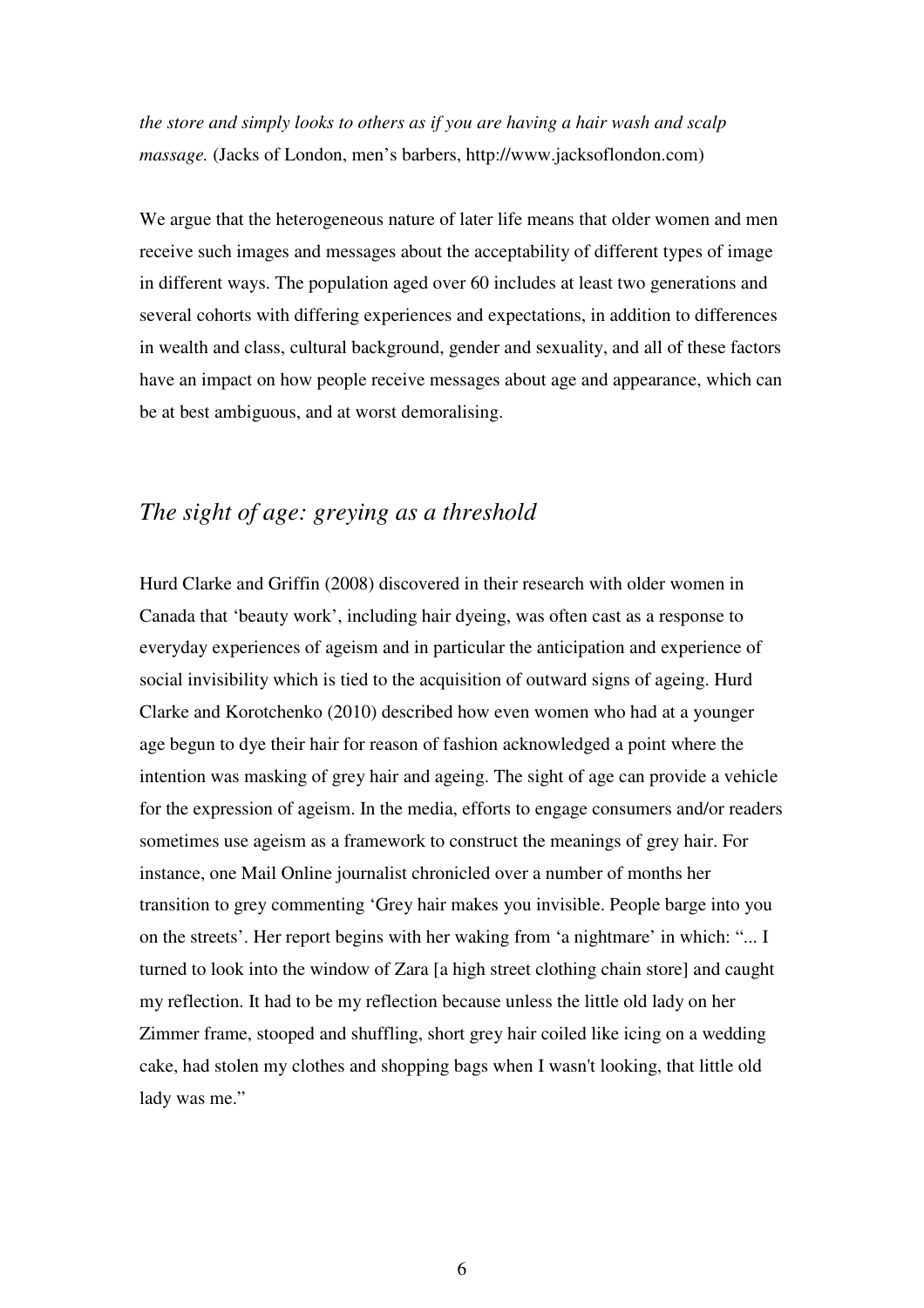Here the sight of grey hair is linked directly with a fear of ageing: the account of the dream serves as an example of the 'vocabulary of ageism', used to isolate various symbolic elements to create an image of old age. The picturing of grey hair coiled like icing is used, like the stooping and shuffling gait, to signal the othering of old age, presenting later life as a negative and unwanted state. The journalist concerned portrays herself as an almost heroic figure, bravely crossing a threshold into the 'space' of middle age: "I hope you will join me on my journey into the unknown, as I report on life and love on the 50s front."

(Kelsey 2009, in *The Daily Mail*).

Faircloth (2003) argues that 'the vocabulary of ageing, or its discourse, provides the aged with limited potential for the expression of their subjective, personal feelings, separate from prevailing stereotypes of the elderly' (pg. 17, 2003). However, there is evidence to suggest that people make sense of their subjective experience of ageing through available cultural narrative tropes such as the mask of ageing (Featherstone and Hepworth 1991). Notions of a threshold to ageing seem though to be particularly resonant for accounts of going grey – as Gullette points out, such a motif makes midlife 'localizable': 'through familiar spatial metaphors like 'transition' or 'entrance', time becomes a space; the midlife, a bad space' (pg 159 1997). Hence, arguably, Kelsey's narrative of journeying into the (nightmarish) unknown of later life.

As technology facilitates different ways of accessing print journalism, supporting more participative ways of engaging with the media, a more dialogic form of journalism has arisen where readers are able to comment upon articles and see themselves quoted. Where ageing and greying are concerned this more accessible approach to reporting illustrate the varied ways in which people receive and make sense of dominant notions of what it is to have grey hair and the perceived need to fight the signs of ageing. A representative piece from the Observer reiterated the idea of greying as a threshold:

"*Since when did hair colour become such a big deal? Our grandparents went grey as a matter of course, but dyeing is so common these days that if a woman sacks her expensive hairdresser, it is seen as an act of rebellion.*"… "*I'm fixated because I know* 

7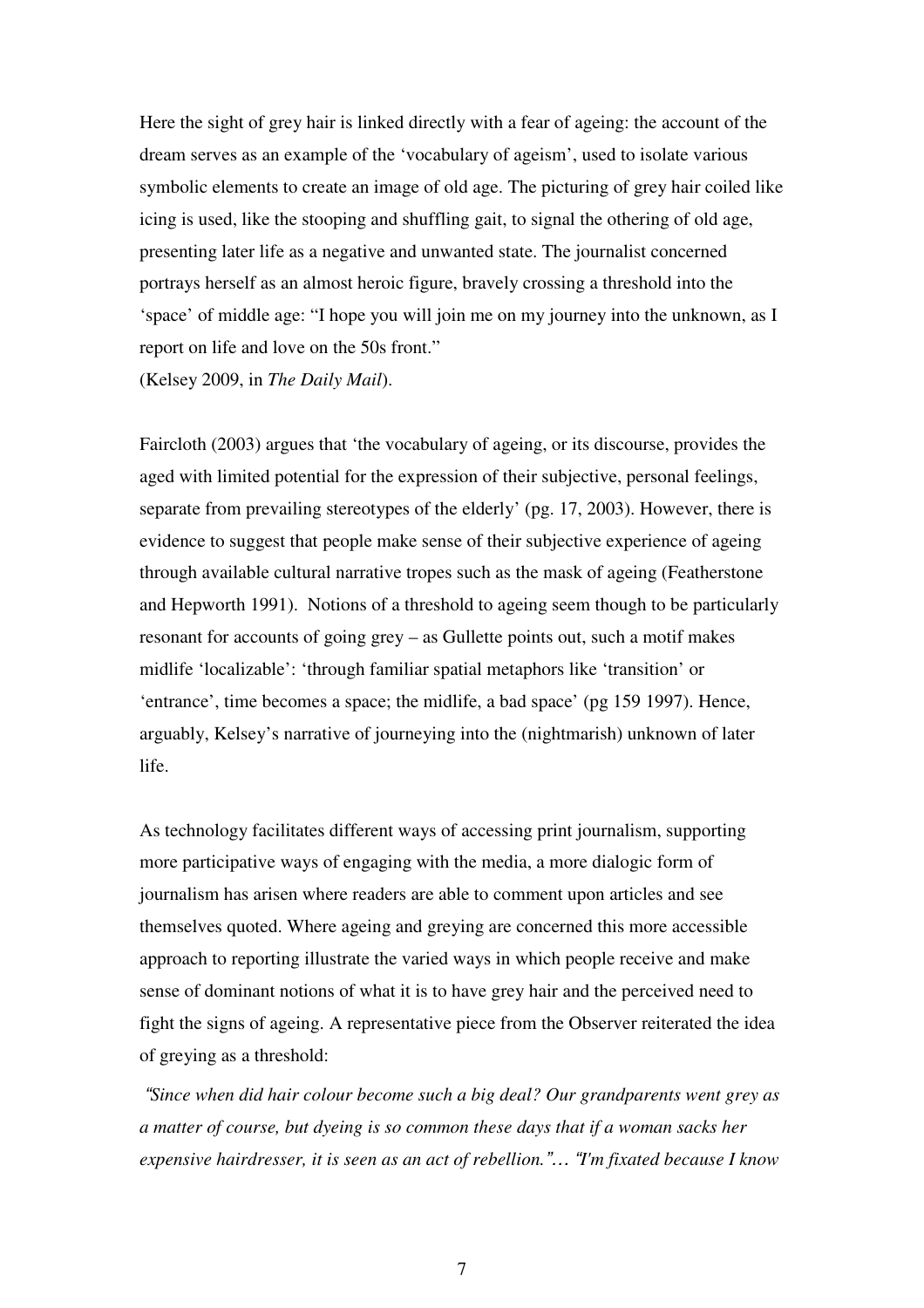*it won't be too long before grey hair becomes a live issue for me. I didn't have the first clue whether I was going grey until recently, because hairdressers pile on so many artful streaks and lowlights. Then it struck me that having stripy caramel hair was like hanging a sign on my head saying: 'Middle-class woman. About 40. Probably going grey.'* 

(Sutherland 2008 in *The Observer*)

The report was linked to the newspaper's webpage and attracted 17 responses from online readers which revealed a range of opinion from a largely 40-something female audience, relating to resistance to the pervasive presence of ageism, including in the workplace:

"*I'm 44 - my hair is - or would be - mostly grey. No not grey, WHITE. I am just not ready to be treated like a pensioner yet, so I dye my hair. Lets face it, you see someone with grey or white hair - especially women - and you think old dear! where's you[r] tartan shopping trolley and sensible shoes?! One day, maybe when I'm 50 and the kids have all left home I shall be grey. But right now, nobody thinks I'm 44, so I shall keep my shares in L'Oreal and buy jumbo packs of rubber gloves ...*"

And also to resistance to social pressures to maintain the illusion of non-grey hair:

"*What a relief, not having to bother with touch-ups after 25 years of hair hassle every 2 months or so. The other bonus is that my head truly feels chemical free; my hair is much softer and less dry. I do get compliments on this 'new' look of mine and am proud of my natural grey/white/silver/brownie mane.*"

*" I can't be f\*cked to worry about the ever-increasing grey army in my fringe. If you have time to dye every 6 weeks or so, to keep aging at bay - you have waaaaay too much time, and too much money, to hand.*"

"*women with grey/white hair are stigmatised in both the work and dating scene. My response - get over it and stop colouring your hair. The more we do it, the easier it gets for the next generation.*"

"*i stopped dyeing my hair nearly 20 years after i found my first grey (white) hair at age 25. to be honest - at my age - it really doesn't matter. i agree with the comment*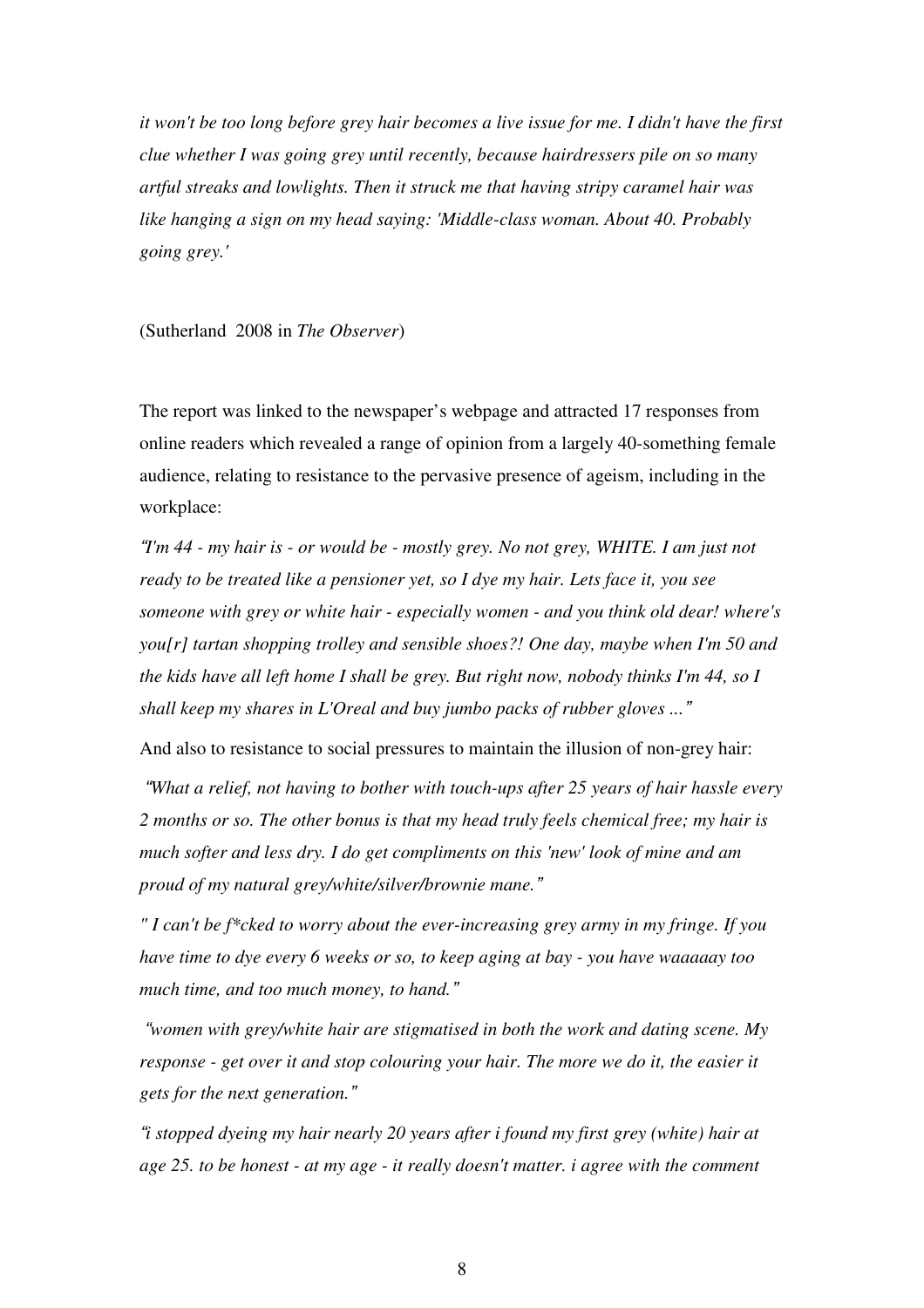*that we are invisible anyway so its more important to feel comfortable in our skin than worry about what other people think. i really don't think it has made any difference to how people see me - or maybe i just don't care anymore!!*"

The women in these exchanges talk about maintaining a busy engaged life and about being socially marginalised; matters of health, time and money; and resistance - to age itself, to ageism, and to the conventional remedy for both, 'staying young', which is encapsulated in covering the greying hair. These newly emerging dialogues between readers and journalists are notable for the overall absence of contributors over 70 years of age, a reflection perhaps of the restricted access to the internet and communication technology in general among older cohorts (Morris 2007) despite the active engagement of a minority of older people with the internet. What has been dubbed the 'grey digital divide' means that many people in their 70's and 80's are absent from this virtual debate on image and appearance so that few insights into their perspectives and opinions can be gleaned from such online exchanges.

## *The RoAD study method*

The RoAD study was a multi-method investigation of experiences and perceptions of 'everyday' intentional and unintentional age discrimination. It was a highly participative study, aimed at discovering how older people experienced instances of such discrimination as they went about their daily lives. The initial phases of the study involved an open call where older people were invited to write or to submit 'accounts of experiences of discrimination', defined in their own terms. This included an online form for those who did use the internet. A group of twelve older co-researchers was also recruited to work with up to three 'diarists' each. They would support the diarists in producing accounts of day-today experiences of what the diarists felt was actual or possible discrimination, before interviewing them and reflecting on these experiences. During the course of the RoAD research the issue of 'the pensioner's hairdo' was raised in un-elicited comments from participants, and the interest of two of the older co-researchers led them to investigate this further through two 'sub-projects'. One involved observation and interviews in a local salon in south Wales; the other videotaped interviews with older women mainly in their homes. Transcripts of the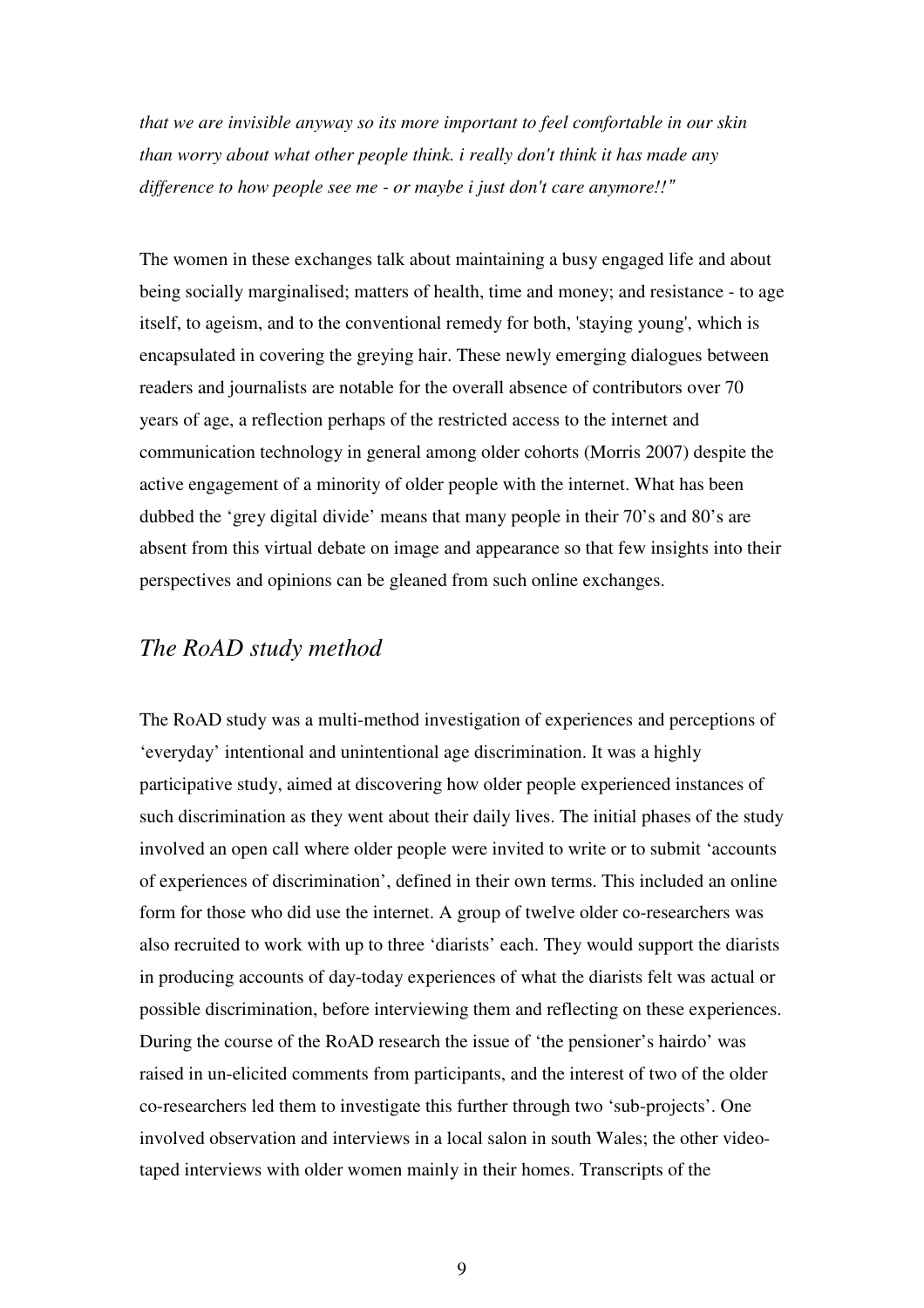interviews and field notes were analysed by the authors working with the coresearchers (Symonds and Holland, 2008). In parallel with these specific investigations, as the RoAD research progressed regular newsletters were being delivered to over 400 older people, in which they were presented with vignettes of some of the instances of discrimination that had been reported, and they were invited to respond with comments. Table 1 indicates where issues of hair and appearance arose within the RoAD study.

| <b>Phase of the RoAD</b><br>research/method                  | Number of discussions Total number of<br>about hair and<br>appearance | accounts of<br>discrimination (all<br>forms) | <b>Gender</b> of<br>contributor(s) |
|--------------------------------------------------------------|-----------------------------------------------------------------------|----------------------------------------------|------------------------------------|
| Open call                                                    | 5                                                                     | 153                                          | All women                          |
| <b>Diaries</b>                                               | 8                                                                     | 39                                           | 7 women, 1 man                     |
| Discussion groups                                            | Discussed in 2 groups                                                 | 4 groups held<br>altogether                  | Mainly women                       |
| Consultation on<br>hairdressing and the<br>dilemmas of image | 81 responses                                                          |                                              | 72 women, 9 men                    |
| Vignette on dress and<br>appearance in later life            | 66                                                                    |                                              | 46 women, 20 men                   |
| Sub-projects                                                 | 2 discussed image and<br>appearance                                   | $\overline{7}$                               | Mainly women                       |

Table 1: Hair and appearance in the RoAD Project

# *Hair dilemmas: just age, or age discrimination?*

In the course of the project one 87-year old diarist, 'Moira', drew attention to what she dubbed 'the pensioner's hairdo'. When interviewed about her recorded experiences by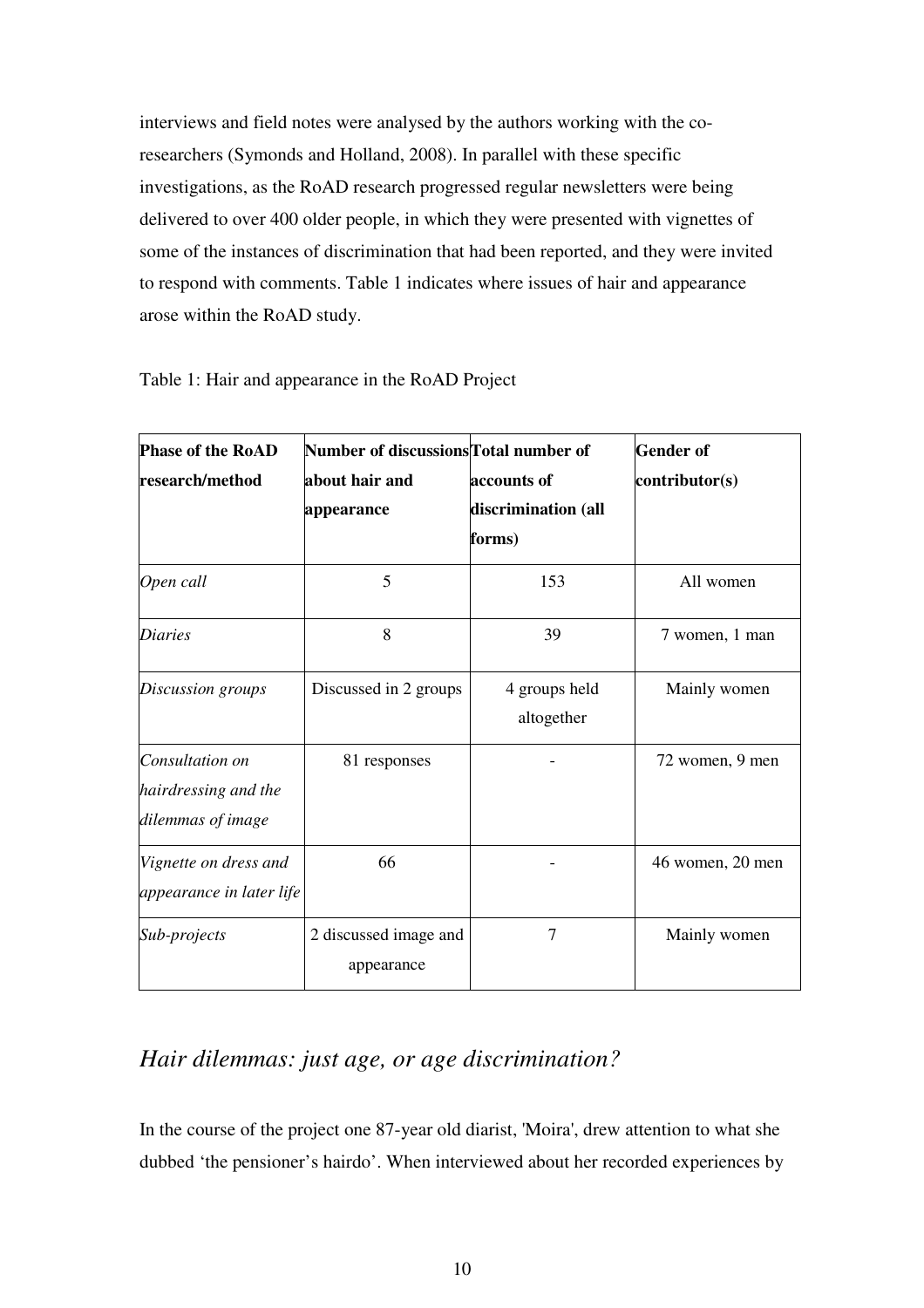a fieldworker she was asked about her own hairdressing routines. She began by describing the local salon that she first visited, having moved to the area. The assistants were all trainees, she said, who 'just gave you a nondescript sort of hairstyle.' She went on:

'*Later when I started going to the hairdressers more regularly, I found that pensioners*' *days were the ones to avoid. Everyone has the same sort of hairdo: white hair that looks a bit like cotton wool, all in tight curls with a*  back brush. White hair all curled up and I came out looking like that. I went *into town and found a hairdresser*'*s that had no reduction and you paid like everyone else. This was better but still not the same. Admittedly I have my hair set in rollers, they put you under the hairdryer and there you go. But with the young girls they hover round them for hours and I thought they don*'*t leave that young woman for a minute. They are fussing round them until the hair is finished. And I*'*m paying the same money.*'

The fieldworker who conducted this interview wrote a short piece for the newsletter about ageing and appearance, she described this interview and commented on the term 'mutton dressed as lamb', which more than one diarist had referred to. Readers were invited to respond to these comments and indicate whether they thought the 'pensioner hairdo' was a discriminatory phenomenon. The responses ranged across the spectrum from those who thought that age discrimination definitely was demonstrated, to those who disputed that this signaled ageist practices. We analysed the responses thematically and present here illustrative examples of the range of responses, which we have characterized as:

- 1. age discrimination doesn't exist, or isn't the point
- 2. age discrimination, if present, can be resisted
- 3. age discrimination exists, but bodily ageing is also an issue
- 4. age discrimination exists, and it adversely affects service to older people

1. Age discrimination doesn't really exist or isn't the point: how you are treated depends upon your own character: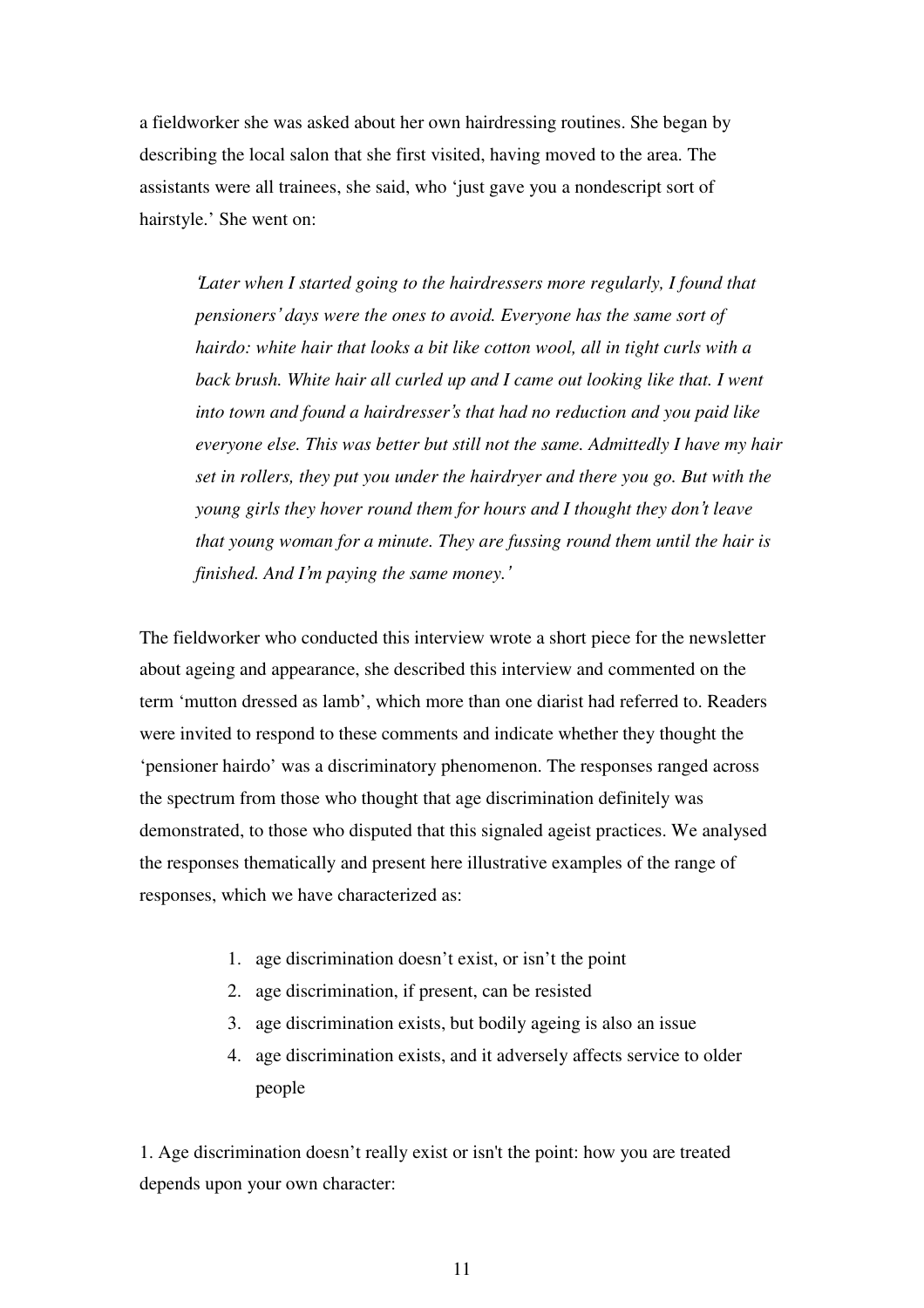'*Dreariness*' *is an attitude of mind! I would not dream of putting up with a* '*sheep*'*s wool*' *hairstyle (w 62)ii*

*This is about self esteem not the clothing or hairdressing industry* 

*I never have a perm, and have a wash and blow dry weekly with a trim about every 6 weeks, so my hair usually looks sleek and certainly not curly or frizzy. If you do not ask for what you want, to make the most of your own natural style, then you only have yourself to blame (w 72)* 

*I* do go to the hairdresser, but he only cuts my hair  $-I$  don't have a perm or 'white *blobs*' *(although I have white hair)* – *so far as I am concerned there is no age discrimination (w 78)* 

*It is entirely up to us to get the hairdresser to style our hair as we want it. If you don*'*t like your hairdresser, change it. (w 79)* 

*I find it hard to believe that any person is not in charge of their own appearance (m -)* 

2. If there is an element of age discrimination, it can be resisted: it's your choice – as an individual if you don't like the treatment you are receiving you can make a stand, or pay for better service:

*(Hairdressing) is a one to one activity. If you don*'*t like what*'*s done say so and if still not happy then go elsewhere (W -)* 

*My wife indicates you get what you pay for. She has no difficulty with our up-market salon (M 75)* 

*Money can buy one*'*s way out of discrimination but time and opportunity presumably are important (W 64)*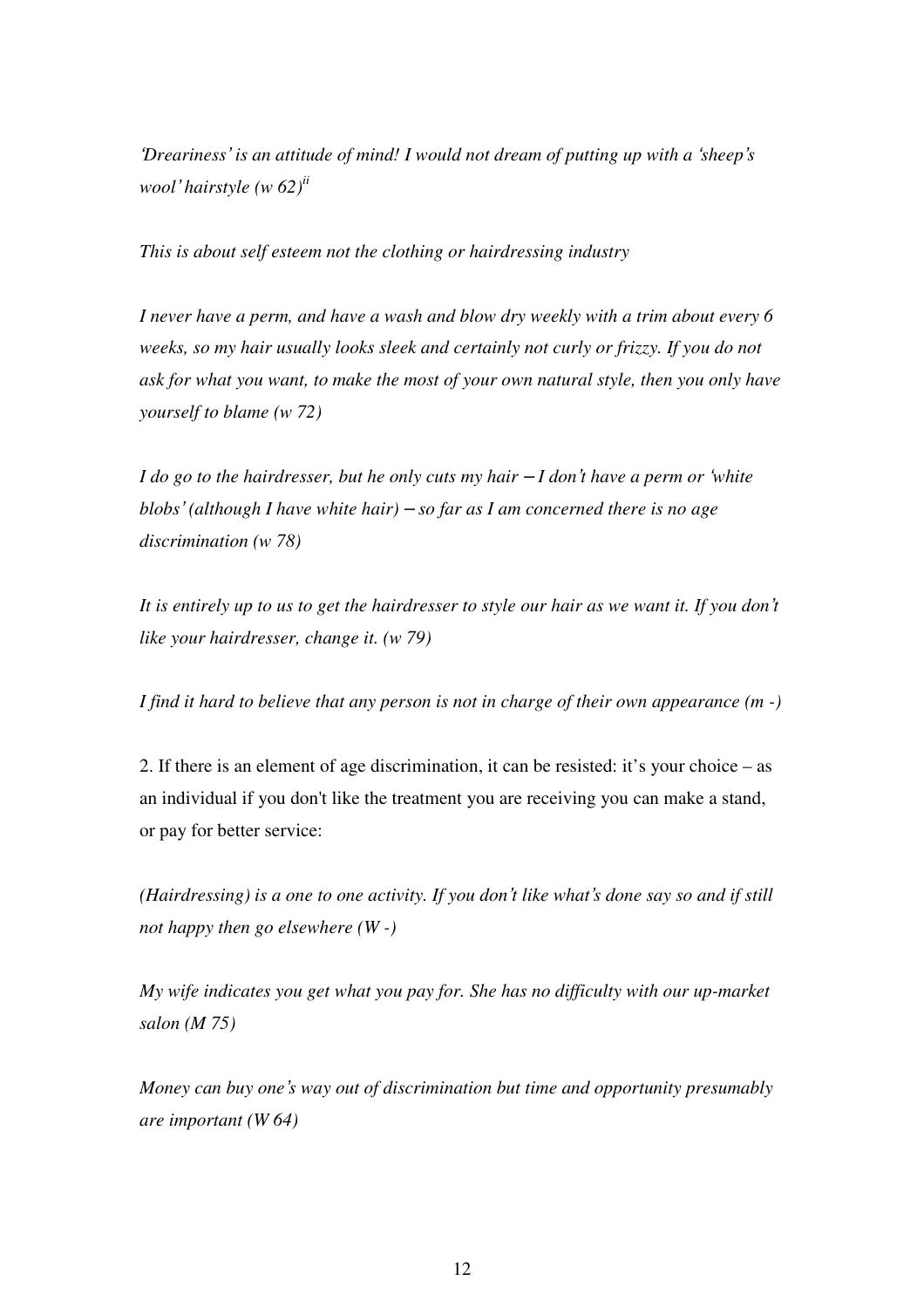3. Discrimination does exist, but even so the real problems of ageing hair must be accepted: older hair usually can't take a better style, or these particulate styles are more manageable:

*Some older people have fine hair which can only be dealt with as indicated* 

*I think generally speaking we do have a* '*pensioners hairdo*' *but most of us have got very thin hair by now and can*'*t improve it much unless we have plenty of money to go to the professionals regularly (W 80*'*s)* 

*Hair does have a curly fashion for many, short easy to manage, however this doesn*'*t need to be the case. There are plenty of styles to choose from. (W -)* 

*Shortly after reading this item I found myself queuing for a cup of tea at a tea dance amid a whole group of ladies with the uniform tight white curls. It prompted me to do a spot of market research and I found that a major factor was that it is a style relatively easy to control. One lady said she had experimented with straight hair but it needed a lot of attention to keep looking up to scratch. (M 87)* 

4. Different treatment based on age does exist, and it is discriminatory:

*I left my hairdresser after fifteen years because despite asking her to change my hairstyle for over a year I was still being churned out like every other old age pensioner. I was going mostly every week. I repeatedly told her we were like peas in a pod. The style was a perm on top and shingled at the back. Her excuse was that my hair was too think and it would not like any other way. (W 70*'*s)* 

This range of responses highlights that discrimination on the grounds of age can be a matter of interpretation and that efforts to define it are by no means certain. We discovered in the course of the research that a focus upon everyday experiences such as appearance and hairstyling could serve as a catalyst in generating discussion of the experience of discrimination and a means to gain insights into how people judged potentially discriminatory social encounters. The responses above underline the heterogeneity of later life and in particular the different ways in which older women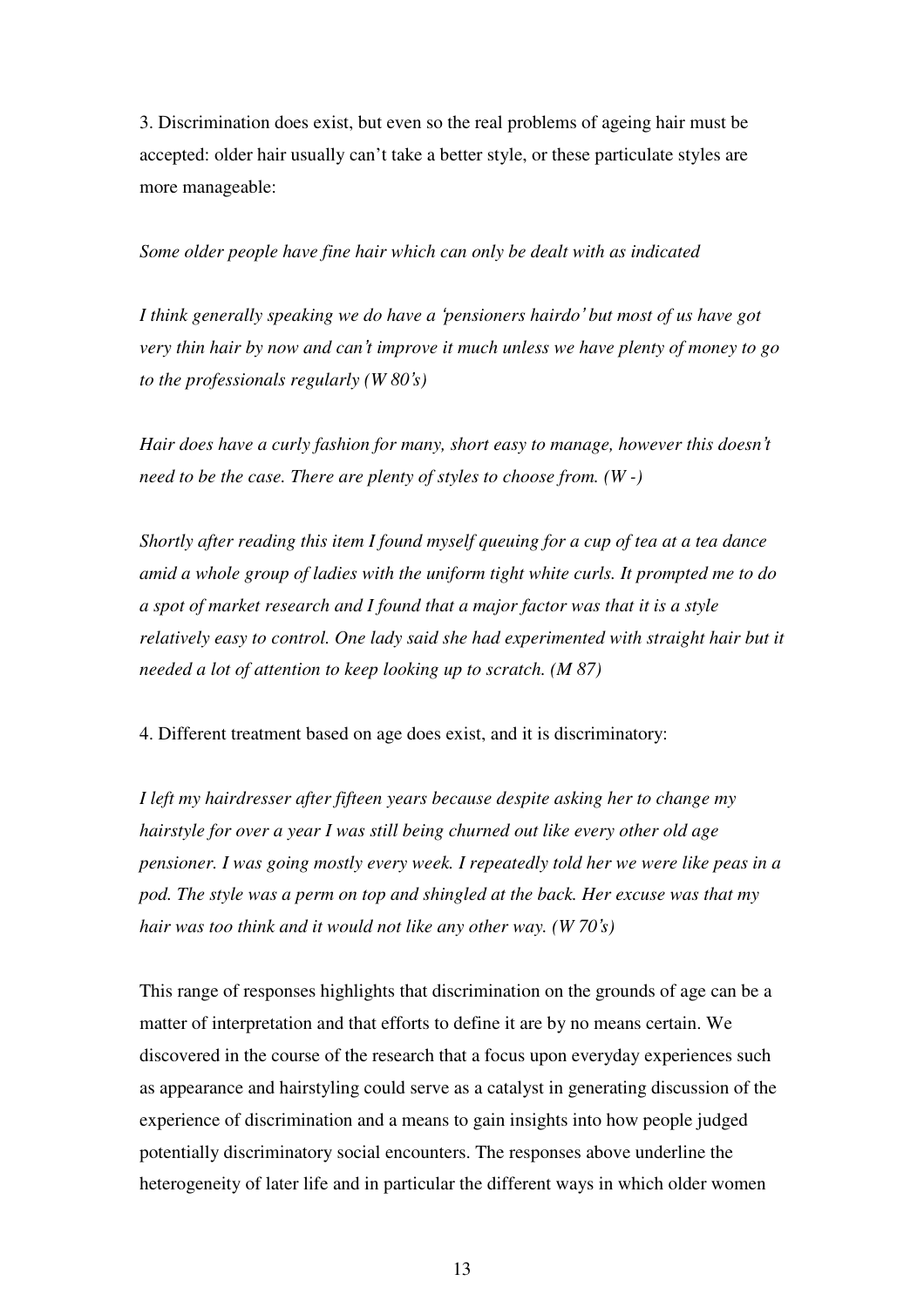and men make sense of their changing experience as they age. Experiencing repeated small (and often subtle) acts of discrimination on the grounds of looking older can have a cumulatively demoralizing effect, although this may well vary considerably from person to person. Prevailing cultural values with relation to old age and concepts of appropriate behaviour may both affect how people incorporate a sense of chronological, biological, or social age into their self-identity,

# *Hairstyling as a space for resistance and redefinition: choosing identities*

Hair salons in one form or another feature regularly in the lives of many women and men. In these settings, as people go about expressing something of their identity through their hairstyle, small battles are played out daily between the reproduction of culturally current expectations of 'appropriateness', and resistances to them. Black hair salons for example have been recognised as spaces of resistance to normative constructs of what is beautiful: "Black hair as an object has its own cultural biography, in which the history and ideologies of Black politics have shaped what surfaces as Black hairstyles, how they are valued and the feelings attached to them across the centuries and across the diaspora (Tate, pg. 49, 2009). A parallel industry developed as a response to Black women's exclusion from mainstream salons and in the US became spaces for Black women to develop as entrepreneurs (Harvey 2005).

As Furman (1997) reveals, salons exist that target older consumers and play an integral role in the patterns of social activity and related expenditure for large numbers of older women. Their function as spaces where older people gather and where questions of image and ageing come to the fore remain largely unexplored, with little understanding of the meanings these settings have in the lives of older people. In a survey study carried out in the US which examined hairdressers' relationships with their older clients the authors highlighted the potential for hairdressers to play the role of informal community gate-keepers who by virtue of their often long-standing relationships were able to note changes and support needs in their clients (Anderson et al 2010). That study highlighted the unique quality of the relationship between hairdressers and older female customers and the opportunities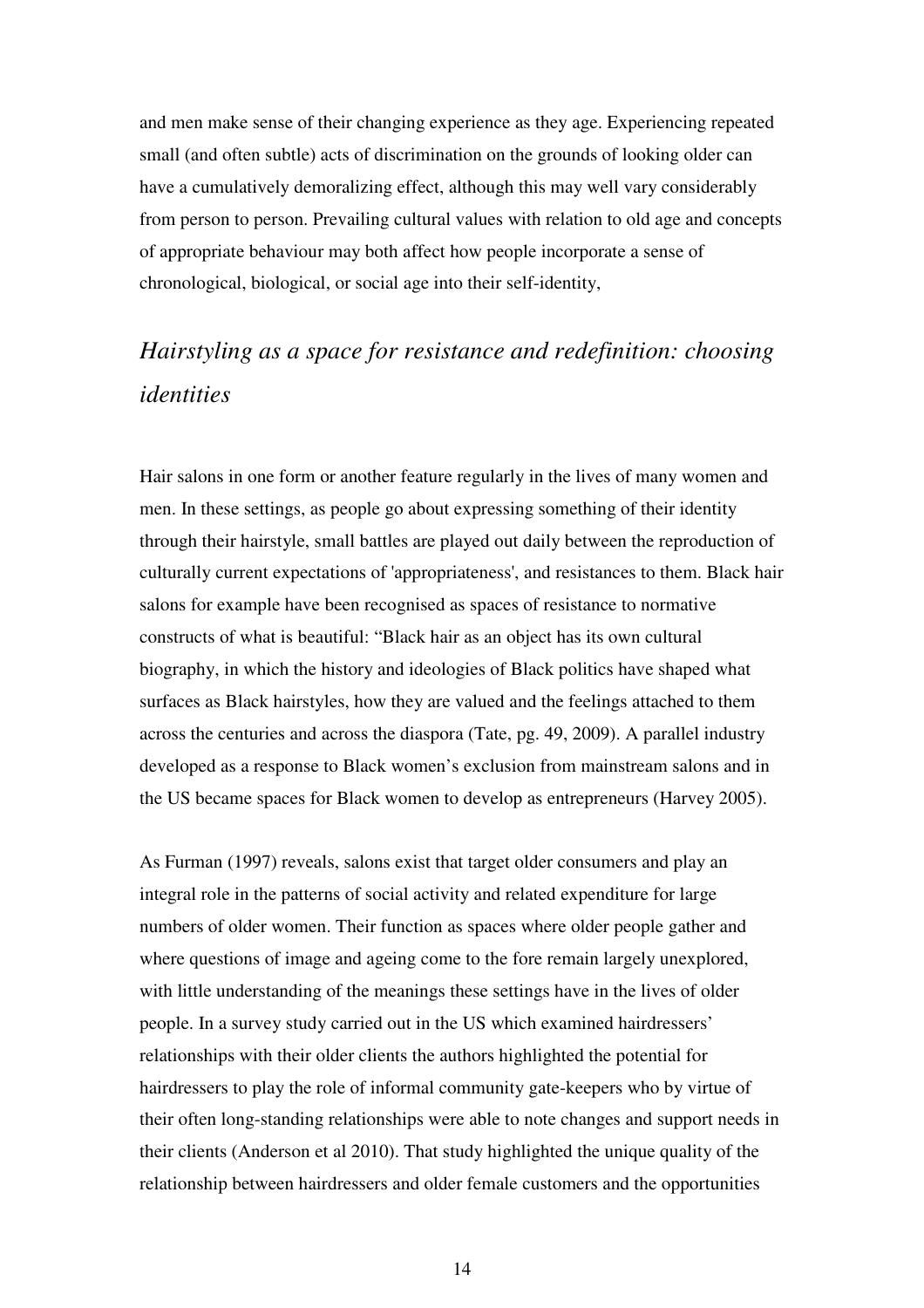that existed in the context of hairdressing encounters for 'troubles-telling' and offering support.

"*The relationships between stylists and clients are both close and well maintained due to the regularity of their interactions. In addition, older adult clients may be more willing to share intimate details of their lives with stylists [*…*] stylists appear to be concerned about the well-being of their older adult clients, adept at recognizing problems in their older adult clients*' *lives, and more than willing to offer support.*" (Anderson, Cimbal, and Maile 2010, p378)

The fieldworker who conducted the original interview with 'Moira' and who had then written this up for the RoAD newsletter went on to carry out a small-scale sub-project focusing on a hairdressing salon frequented mainly by older women in south Wales (Symonds and Holland 2008). Many of the interviewees highlighted the personal importance of a visit to the hairdressers. Emphasis was placed upon a desire to maintain a certain look or style, often in the face of physical deterioration and chronic limiting conditions such as arthritis. Many of the interviewees revealed that they had kept the same style for years, demonstrating a rather different approach to managing their image than that outlined by Gimlin (1996) in relation to younger generations of women – where changing styles communicated cultural capital.

The study uncovered different types of salon-based encounters and exchanges in the hairstyling of the older women who frequented these commercial premises. Against a back-drop of considerations of budget, access, health and disability the research explored the meanings attached to hairstyling and hair-related activities. The interviews showed that such salon spaces provided social and relational opportunities that marked out a visit as something more than an occasion to style hair. For some, style was secondary or sat alongside other considerations – trips to the salon were social opportunities, and importantly those salons that catered to older clients were seen as distinct social spaces, free of discriminatory encounters, and upholding differing notions of beauty than might be encountered in 'younger', more threatening salons. Comments were often made about the social aspects of these spaces and their pleasantness as spaces of belonging: for example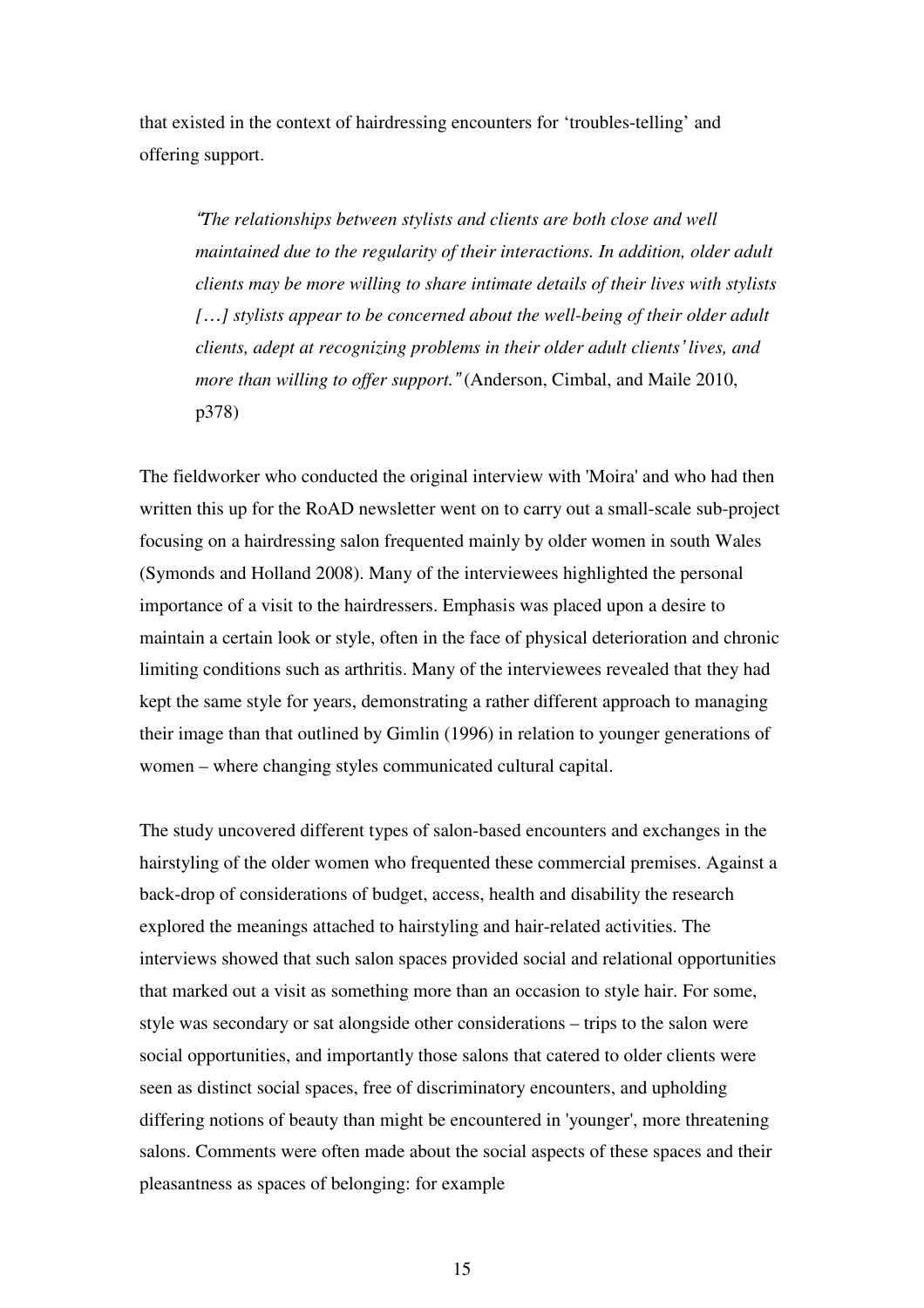*I meet a lot of people here it*'*s like having a get together every week.* 

*They*'*re pleasant here and we always have a laugh. It*'*s so friendly.* 

*They*'*re very friendly and you don*'*t feel out of place. These modern ones I feel out of place in.* 

The quotes suggest a sense of emplacement tied to comfortableness and belonging which was important because the work being done in them was full of personal meaning. Listening to these older female customers, a degree of agency is apparent as a product of local, embodied social relationships. Compared to young/fashion salons where they felt the premium to be on youth, new looks, and consumption, in these salons the participants felt themselves to be 'in place' rather than 'out of place'.

The study revealed that hairstyles can have biographical meanings that may over-ride the broader messages or meanings attached to a particular image, and for some of these participants their regular salon catered for their preferences. The interview responses show the importance of taking into account personal hair-related practices and the meanings they hold. Pressures within the industry to constantly change a look, treating hair as part of the body project (Shilling 1993), are resisted. For these women, keeping the same appearance supported biographical continuity with links to an earlier self, and to significant others from the past. Here hairstyles could function both as self-representation and play a role in the process of remembering:

"*I like to have it blow dried, I don*'*t like my hair too tight. A blow dry makes you look younger. I always have the same blow dry, but I like it a bit curly. That*'*s how my husband used to like it. He*'*s been dead for 27 years now, but I keep it the same.*"

Beyond the conventional salon, there is the option of the mobile salon. While this can be in many ways a less sociable arrangement, for many older or disabled people who find it difficult or inconvenient to get to a salon it combines the ministrations of a regular hairdresser with the comfort and ease of being attended to at home. These arrangements bring hairdresser and client into an even more intimate relationship of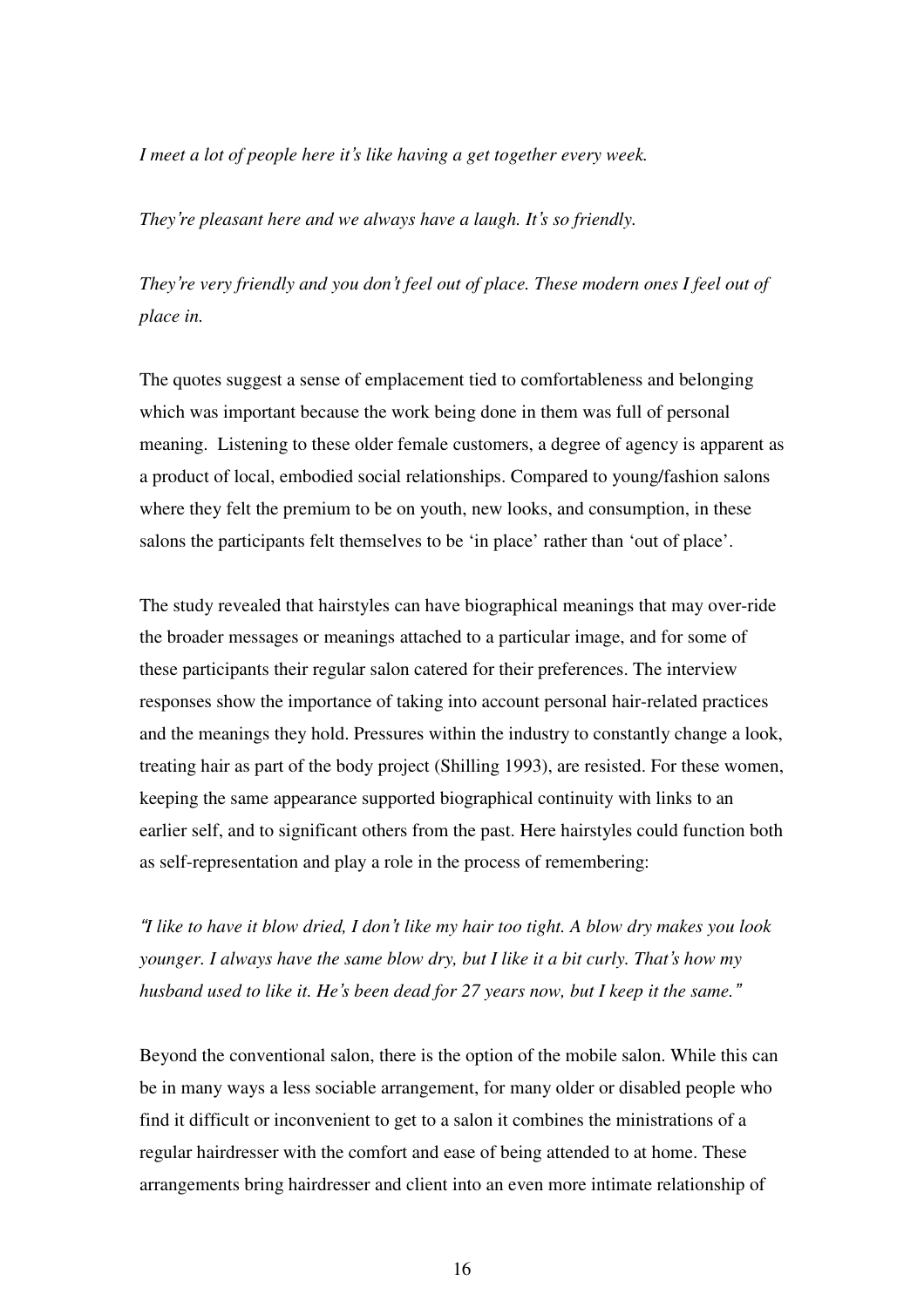trust and knowledge, but there is very little academic understanding of the negotiations that take place in these circumstances and what visual references are being used to inform those negotiations.

McCarthy's (2000) exploration of small talk within hairdressing encounters was fairly unusual: hairdressing has until recently received only limited attention within the social sciences (Wolkowitz 2006). Unlike care, it is a form of body work and labour that has attracted little interest despite a growing recognition of the worth attached to explorations of everyday life and patterns of living (Silva and Bennett 2004). Yet, hairdressing offers a unique opportunity to explore the negotiated and fluid nature of identity and how related images are worked up through a particular form of embodied practice. There has been a neglect of the interactions that take place in the context of hairdressing service encounters and to date little has been published that contributes to a body of evidence in support of discussion and debate regarding the reproduction and negotiation of image in later life and particularly how this relates to pervasive images of resistance to ageing. Hints of the delicacy of these negotiations emerge for time to time. For example, drawing upon a narrative of transition, here McCraken signals the emotions involved when women come to the point where they choose a 'mature' style over a 'younger' one:

"*Several hairdressers told me that they prepare their clients for the* '*big haircut*' *with care and caution. Often they see the occasion coming well before the client and they make it their job to ease the transition, to get the client ready for this shift into maturity. Some hairdressers even have a kind of wake for long hair before it*'*s cut. It is, say hairdressers and the clients, a sad farewell to youth*" *(McCracken, 1996, p.193)*

#### *Conclusions*

The styling and management of hair takes place in a context of wider patterns of consumption and, as Bourdieu (1984) has argued, these constitute modes of social distinction. In an ethnographic study of hair salons, for example, ``Gimlin (1996)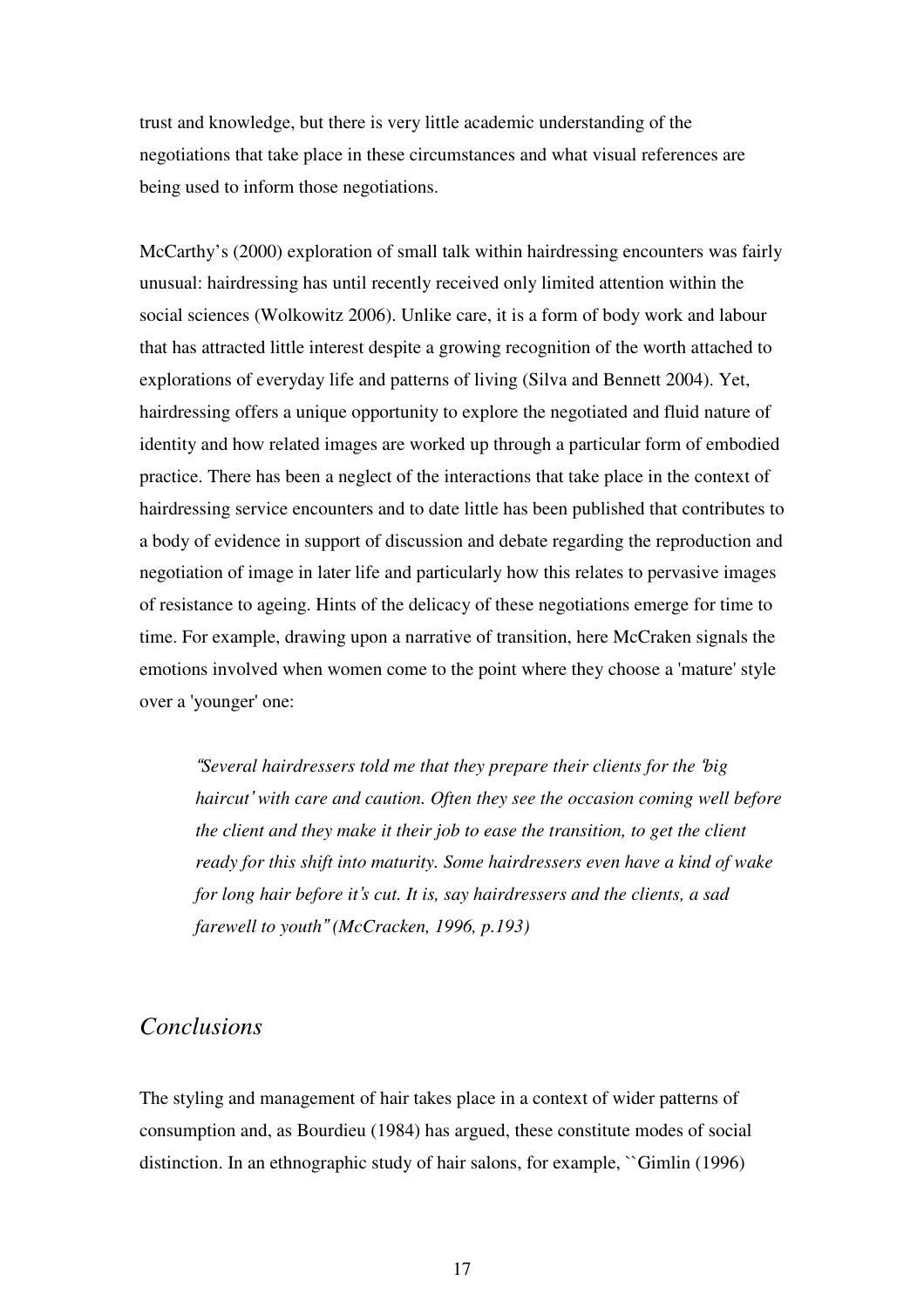found that styling could be used to protect and project a professional identity that points to status rather than income. It is argued that through hair, women enact social location, using beauty work to stress social differences. The appeal of this interpretation is that it emphasises how hair functions in women's social agency. However, with project participants whose ages ranged between 21 and 61 years, Gimlin left open to question what opportunities exist for older women to exercise a similarly strategic approach to social differentiation, or the possibilities of escaping the unwanted label of 'old'. In the case of older women - certainly for many of those in their seventies and older - the gulf between media representations of 'mature beauty' and their own everyday experiences of working with their bodily ageing is made explicit in the negotiations between clients and hairdressers in the production of hairstyles. A representation of the client's self-image is being created: for whom, for what purpose, and within what constraints? We argue that while hair care products and services in the UK have begun to take on board the needs of older customers and the strength of the 'grey pound', there remains a mismatch between media images of maturity and the lived experience of women and men as they manage their self-image in part through their hairstyle. Individual circumstances of age, health, wealth and culture often further distance older people from the images presented to them as aspirational representations of successful ageing.

Our discussion here has sought to underline the nuanced fashion in which appearance and hair in particular serve as a focus for discriminatory and even regulatory responses to old age. By drawing upon accounts offered by older people we have shown that despite dominant messages concerning the sight of age as something to be fought and resisted, their subjective and personal responses often reveal a strategic and agentive negotiation of the reflexive relationship between the body, self and society.

[Word count: 6245 ]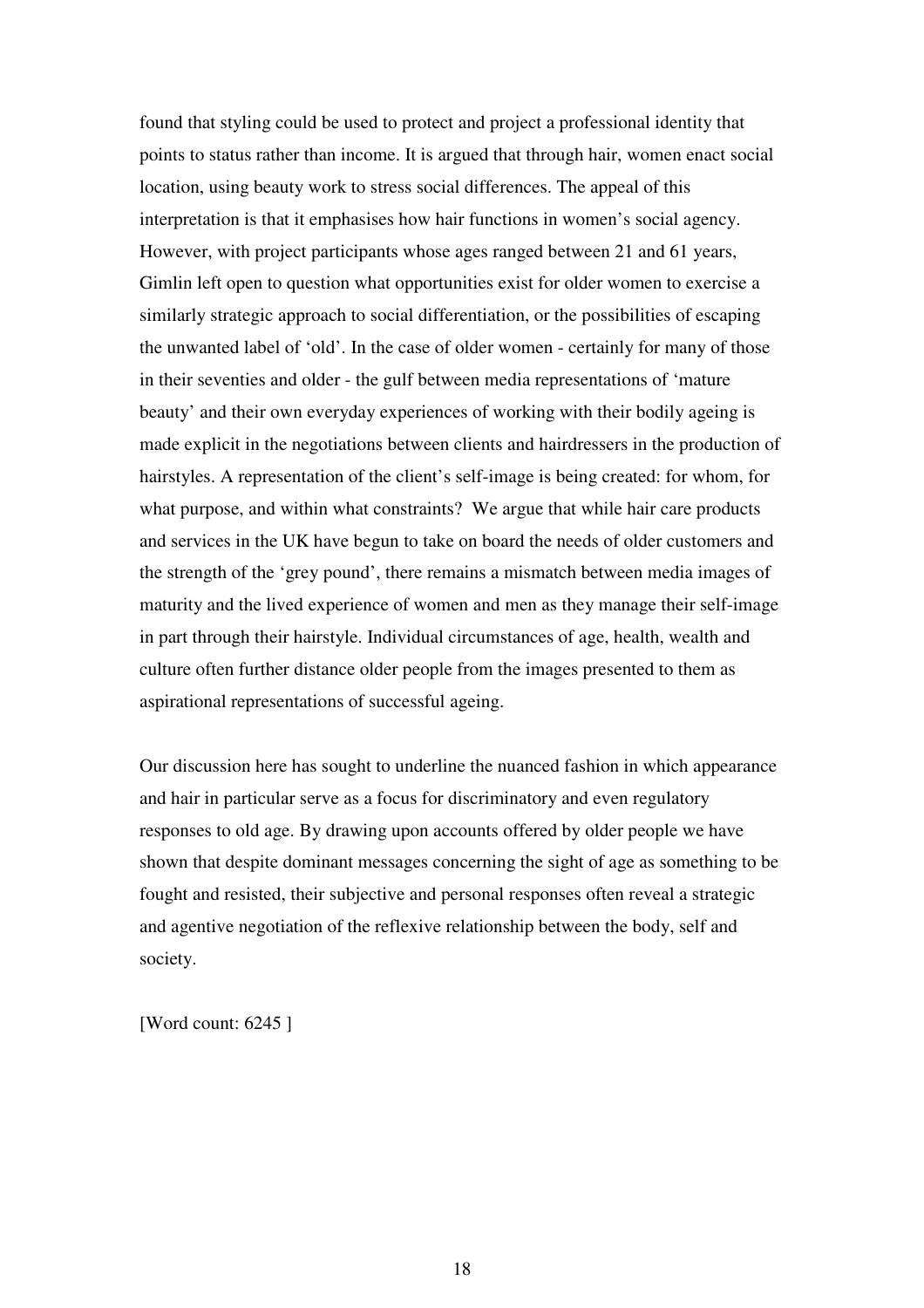#### **References**

- Anderson, K.A., Cimbal, A.M. and Maile, J.J. 2010. Hairstylists' relationships and helping behaviors with older adult clients. *Journal of Applied Gerontology*, **29**, 3, 371-380
- Benwell, B. and Stokoe, E. (2006) *Discourse and Identity*. Edinburgh University Press, Edinburgh
- Bourdieu, P. (1984) *Distinction: A Social Critique of the Judgement of Taste*. Routledge, London
- Bytheway, B. 2005. Ageism. In Johnson, M.L., Bengston, V.L., Coleman, P.G. and Kirkwood, T.B.L. (eds.), *Cambridge Handbook of Age and Ageing*. Cambridge University Press, Cambridge, 338-345
- Bytheway, B. and Johnson, J. (1998) 'The sight of age' in S. Nettleton and J. Watson (eds.) *The Body in Everyday Life*. Routledge, London, 243-256
- Bytheway, B., Ward, R., Holland, C. and Peace, S. 2007. Too Old: Older People's *Accounts of Discrimination, Exclusion and Rejection.* Help the Aged: London.
- Coupland, J. 2003 Ageist ideology and Discourses of Control in Skin Care Product Marketing' in J Coupland and R Gwyn (eds) Discourse, the Body and Identity. pp127-50 London: Macmillan Palgrave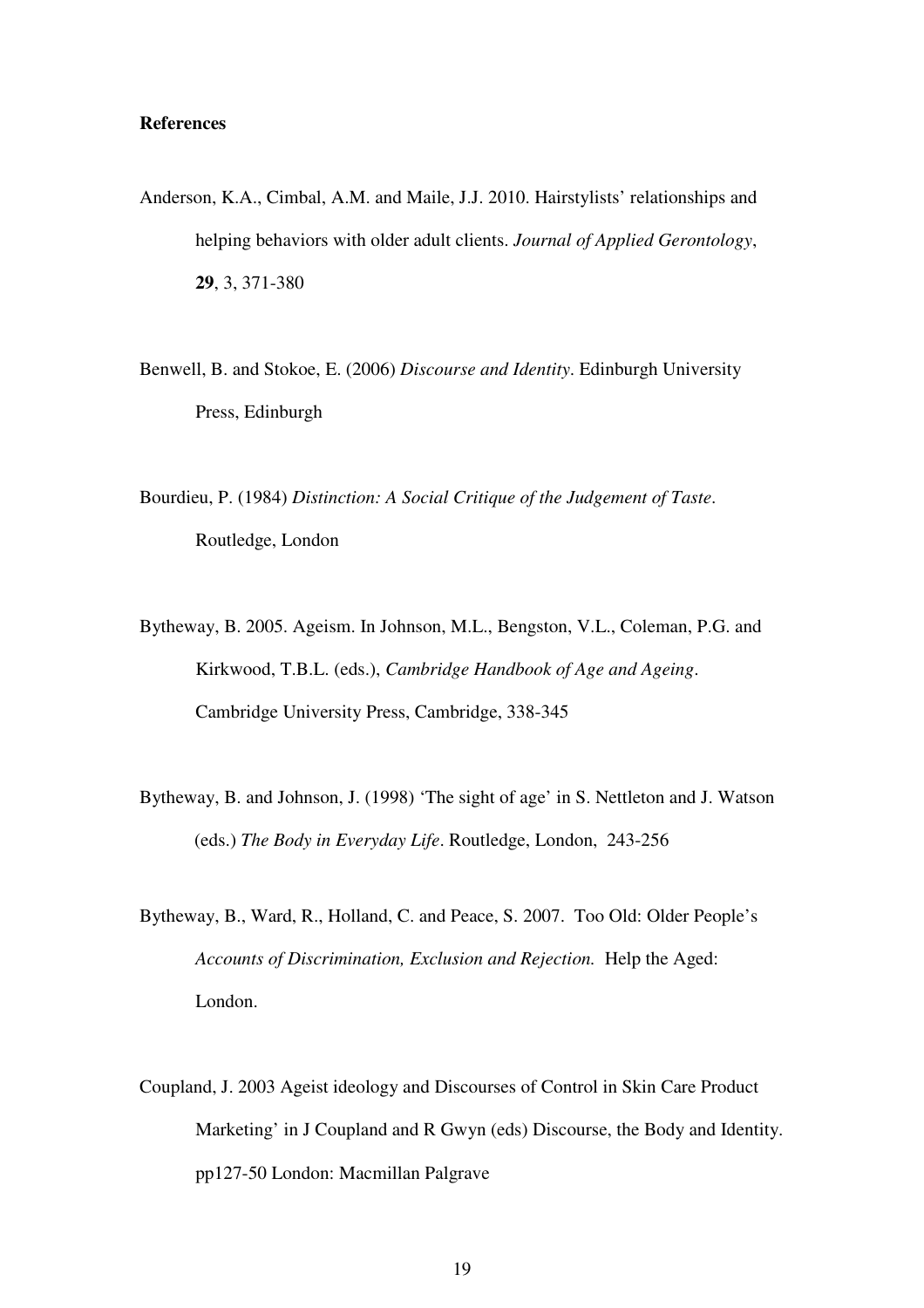- Coupland, J. 2007 **'**Gendered discourses on the 'problem' of *ageing*: consumerized solutions' *Discourse and Communication*, 1-37.
- Faircloth, C. A. 2003. Different bodies and the paradox of aging: locating aging bodies in images and everyday experiences. In Faircloth, C.A. (ed.), *Aging Bodies: Images and Everyday Experience*. Altamira, Walnut Creek, California, 1-26.
- Featherstone, M. and Hepworth, M. 2005. Images of ageing: Cultural representations of later life. In Johnson, M.L., Bengston, V.L., Coleman, P.G. and Kirkwood, T.B.L. (eds.), *Cambridge Handbook of Age and Ageing*. Cambridge University Press, Cambridge, 354-362
- Featherstone, M. and Hepworth, M. 1991. The mask of ageing and the post-modern life course. In Featherstone M., Hepworth, M. and Turner B. (eds), *The Body: Social Process and Cultural Theory*. Sage, London, 371-89.
- Featherstone, M and Wernick, A. 1995. Introduction. In Featherstone, M. and Wernick, A. (eds.) *Images of Ageing: Cultural Representations of Later Life*. Routledge, London, 1-16
- Furman F.K. 1997. *Facing the Mirror: Older Women and Beauty Shop Culture*. Sage, New York.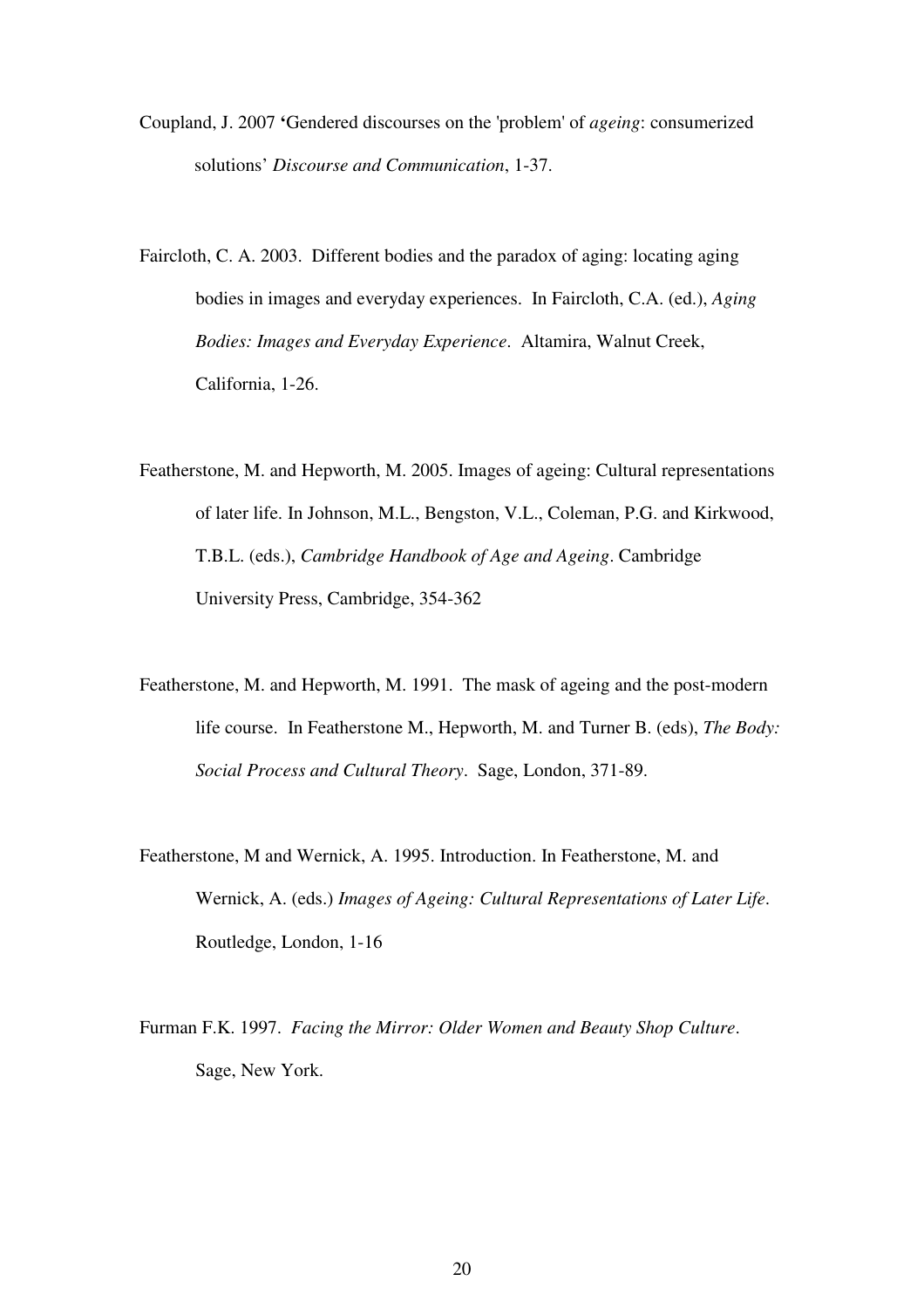- Gerike, A.E. 1990. On gray hair and oppressed brains. In Rosenthal, E.R. (ed.), *Women, Aging and Ageism.* Harrington Park, New York, 35-46.
- Gimlin, D. 1996. Pamela's place: power and negotiation in the hair salon. *Gender and Society*, **10,** 5, 505-26.
- Gullette, M. M. 1997. *Declining to Decline: Cultural Combat and the Politics of the Midlife*, University Press of Virginia, Charlottesville, Virginia.
- Harvey, A. M. 2005. Becoming entrepreneurs: intersections of race, class and gender at the black beauty salon. *Gender and Society*, **19,** 6, 789-808.
- Hurd Clarke, L. and Griffin, M. 2008. Visible and invisible ageing: beauty work as a response to ageism. *Ageing & Society*, **28**, 5, 653-74.
- Hurd Clarke, L. and Korotchenko, A. (2010) 'Shades of Grey: To Dye or Not to Dye One's Hair in Later Life', *Ageing and Society*, *30* (6), 1011-1026.
- Kelsey, L. 2009 'Would you dare go grey? Linda Kelsey embraces every woman's worst fear' *The Daily Mail*, 15<sup>th</sup> February 2009
- McCarthy, M. J. (2000) 'Captive audiences: The discourse of close-contact service encounters' In Coupland, J. (ed) *Small Talk* pp84-109 London: Longman

McCracken, G. 1996. *Big Hair*. Deutscher Taschenbuch, Munich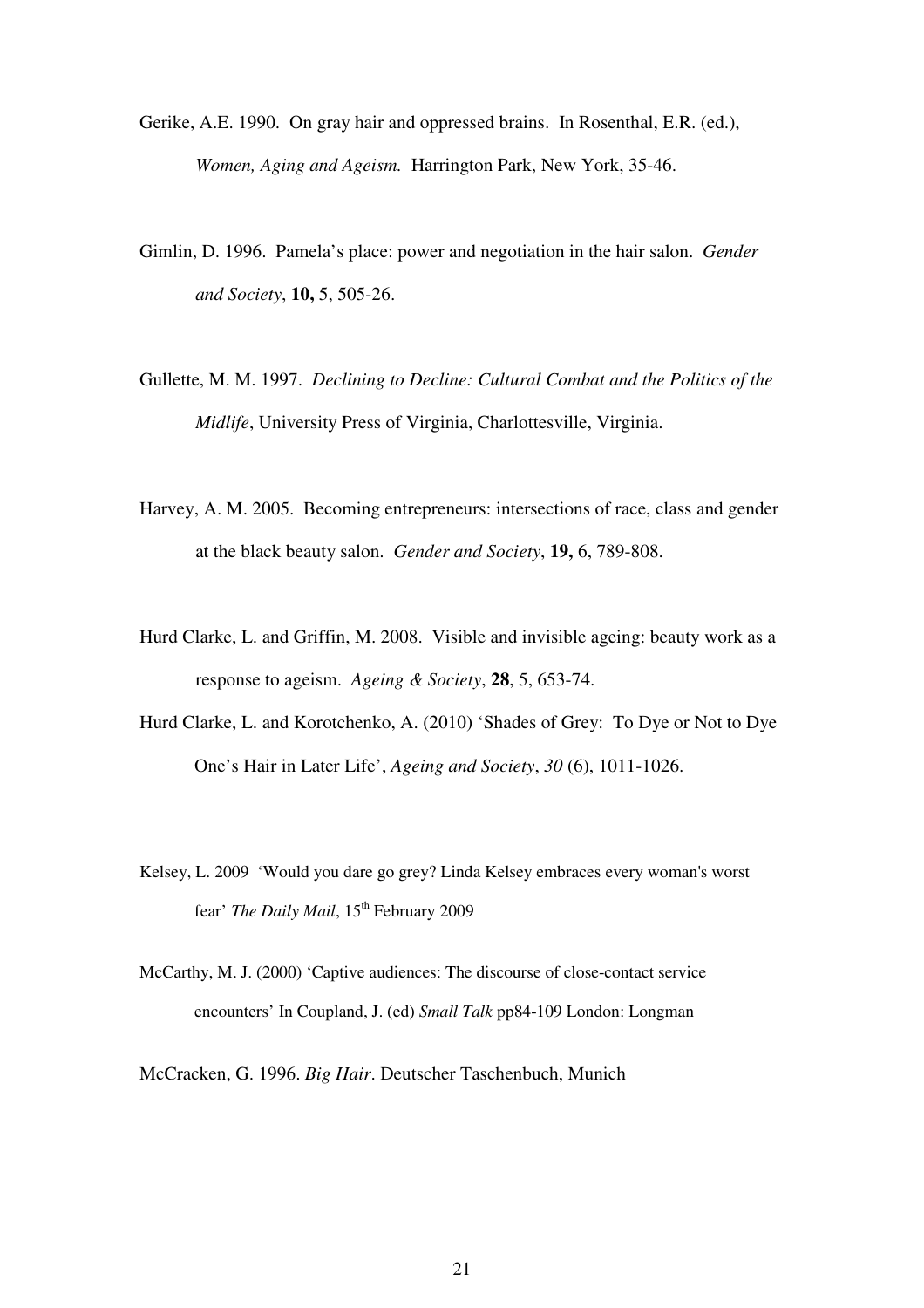McVeigh, T. 2010. 'In the world of fashion, grey hair is in – if it isn't natural' *The Observer, article Sunday 4<sup>th</sup> April 2010.* 

- Morris, A. 2007. E-literacy and the grey digital divide: A review with recommendations, *Journal of Information Literacy*, **1**, 3, 13-28
- Oberg, P. 2003. Image versus experience of the aging body. In Faircloth, C.A. (ed.) *Aging Bodies: Images and Everyday Experience*. Altamira, Walnut Creek, California, 103-39.

Shilling, C. 1993. *The Body and Social Theory.* Sage, London.

- Silva, E and Bennett, T. (eds.) 2004. *Contemporary Culture and Everyday Life*. Routledge-Cavendish, London
- Sutherland, R. 2008. 'To dye or not? It's a bit of a grey area' *The Observer* Sunday May  $28^{th}$  2008, p35
- Symonds, A. and Holland, C. 2008. The same hairdo: the production of the stereotyped image of the older woman. In Ward, R. and Bytheway, B. (eds), *Researching Age and Multiple Discrimination.* Centre for Policy on Ageing, London, 26-44.
- Tate, S.A. 2009. *Black Beauty: Aesthetics, Stylization, Politics*. Ashgate, Farnham, Surrey
- Turner, J. 2010 'Losing the beauty of an older woman: Are we so used to airbrushed celebrity glamour that we can no longer see the beauty of an older woman?'